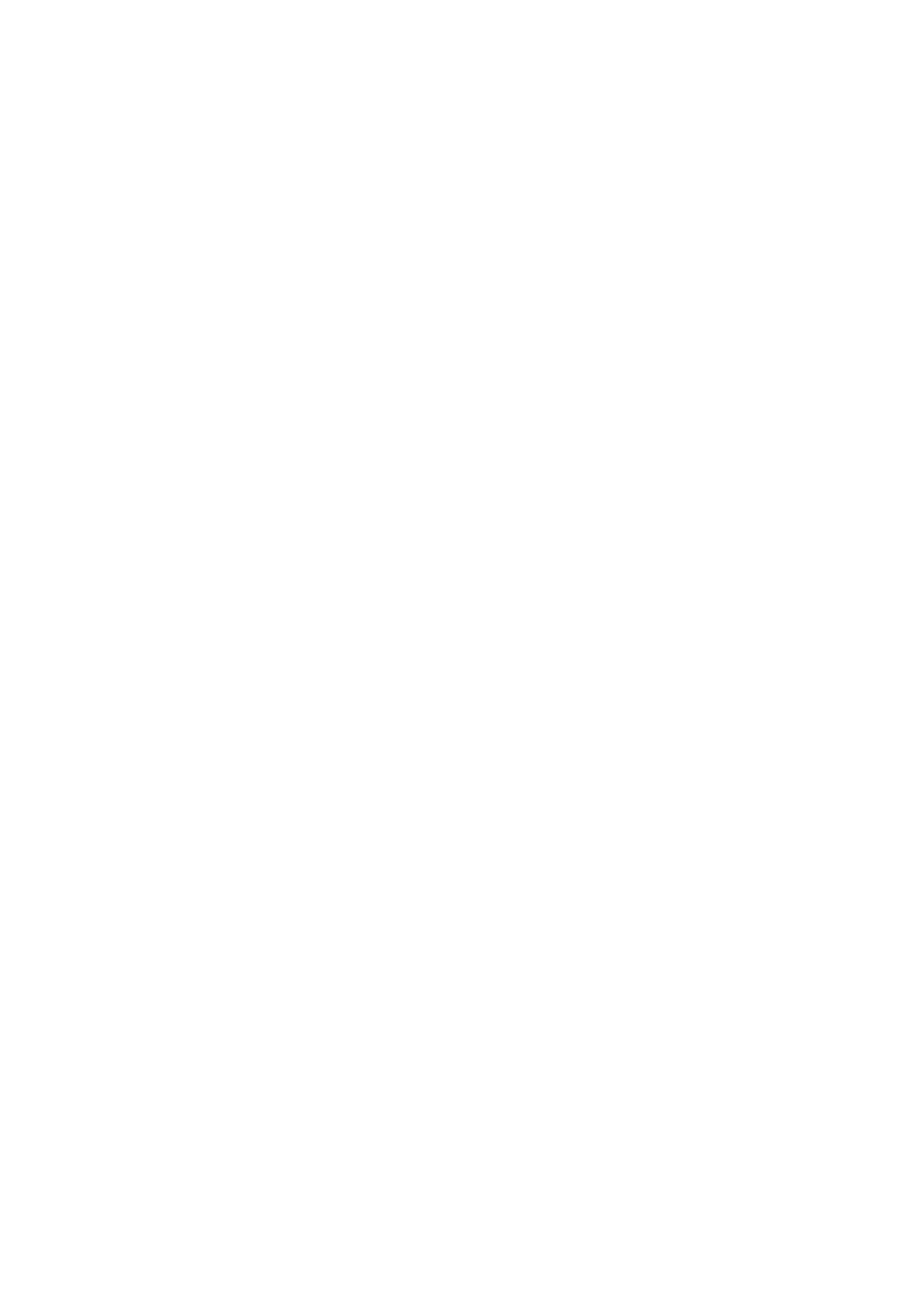### Atatürk Üniversitesi• Atatürk University Türkiyat Araştırmaları Enstitüsü Dergisi • Journal of Turkish Researches Institute TAED-71, 2021.215-240

# EDEBİYAT TARİHÇİLİĞİ AÇISINDAN AHMET KABAKLI'NIN TÜRK EDEBİYATI ADLI ESERİ FROM THE PERSPECTIVE OF LITERARY HISTORIOGRAPHY AHMET KABAKLI'S TURKISH LITERATURE

# MUHAMMET NURİ CEYLAN

# **Öz**

Başlangıçtan bugüne Türk edebiyatının geçirdiği safhalara, Türk milletinin düşünce dünyasının bir yansıması olan eserlere ve devirlere damga vuran şahsiyetlere, kısaca Türk milletinin kültürel hafızası olan dil ve edebiyat birikimlerine ilgi her daim büyük olmuştur. Tüm bu değerleri çeşitli tür ve tarzlarda kayıt altına alma ve gelecek kuşaklara bu vesikaları aktarma hususunda Divan Edebiyatı şairlerinin meydana getirdiği tezkireler önem taşımaktadır. 20. yüzyılın başlarında Türk edebiyatı tarihi yazma hususunda yapılan çalışmalarla birlikte, gerçek manada bir edebiyat tarihi oluşturmanın temelleri atılmıştır. Türkiye'de modern tarzda edebiyat tarihçiliği Mehmet Fuad Köprülü'nün çalışmalarıyla büyük bir ivme kazanmıştır. Modern tarzda hazırlanan ve Türk edebiyat tarihçiliği açısından kıymetli çalışmalardan biri de Ahmet Kabaklı'nın Türk Edebiyatı eseridir. Yapılan bu çalışmada Ahmet Kabaklı'nın edebiyat tarihçiliğine yaklaşımı etrafında Türk edebiyatı tarihleri oluşturulurken hangi sorunlarla karşılaşıldığı, meydana getirilen eserlerde dikkat edilmesi gereken hususlar, benimsenen yöntem ve tarzların uygulanabilirliği ve Kabaklı'nın Türk Edebiyatı adlı eserinin edebiyat tarihi ve edebiyat tarihçiliği açısından önemine değinilecektir. Ayrıca Kabaklı'nın devirlere, siyasi görüşlere, şair ve yazarlara yaklaşımına yer verilerek, benimsediği üslup ve tarzın eserinde kendine nasıl yer bulduğu değerlendirilecektir. Bu dikkatler etrafında çalışmanın merkezini oluşturan Türk Edebiyatı eseri bağlamında Ahmet Kabaklı'nın, edebiyat tarihi disiplini hakkındaki düşünceleri ve mezkûr eserin mahiyeti ortaya konulacaktır.

**Anahtar Kelimeler**: Mehmet Fuad Köprülü, Edebiyat tarihi, Ahmet Kabaklı, Türk edebiyatı.

#### **Abstract**

From the beginning to the present, there has always been a great interest in the stages of Turkish literature, in the works that are a reflection of the world of thought of the Turkish nation and the personalities that marked the periods, in short, the cultural memory of the Turkish nation, language and literature accumulations. The biographies created by the poets of Divan Literature are important in recording all these values in various genres and styles and transferring these documents to future generations. At the beginning of the 20th century, the foundations of creating a literary history in the real sense were laid with the studies on writing the history of Turkish literature. modern style in literary history has gained great momentum in Turkey with Mehmet Fuad Köprülü work. One of the valuable works in terms of Turkish literature history, which is prepared in a modern style, is Ahmet Kabaklı's work on Turkish Literature. In this study, the problems encountered while forming the history of Turkish literature around Ahmet Kabaklı's approach to literary historiography, the points to be considered in the works created, the applicability of the adopted methods and styles, and the importance of Kabaklı's work titled Turkish Literature in terms of literary history and literary history will be discussed. In addition, it will be evaluated how Kabaklı's approach to eras, political views, poets and writers found place in his work. Ahmet Kabaklı's thoughts on the discipline of the history of literature and the nature of the aforementioned work will be revealed in the context of the work of Turkish Literature, which is the center of the study, around these attentions.

**Key Words**: Mehmet Fuad Köprülü, Literary history, Ahmet Kabaklı, Turkish literature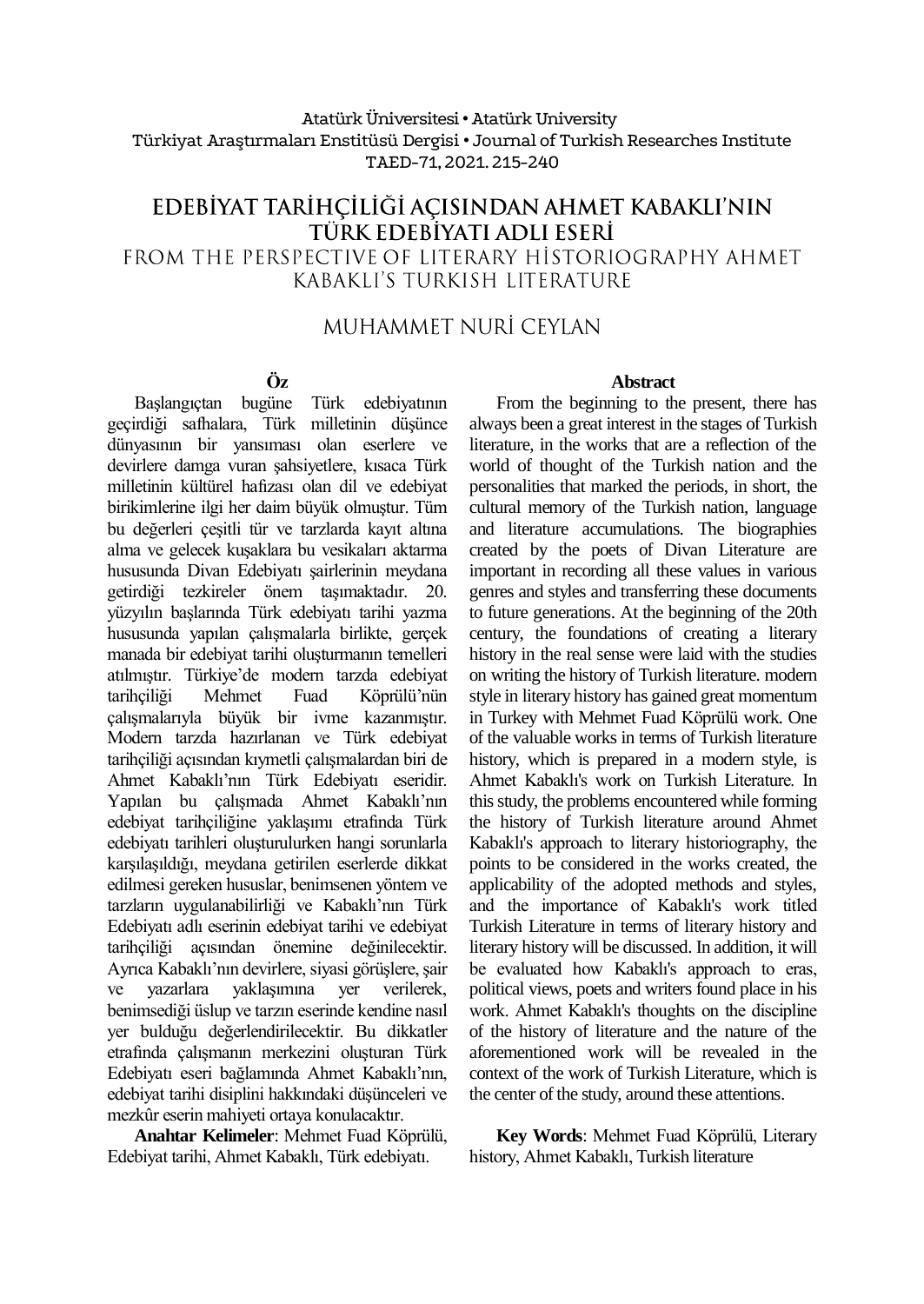#### *Structured Abstract*

*Ahmet Kabaklı, who devoted his life to literature research, has a great importance in his studies and works within the framework of Turkish literature. Kabaklı has been a person who left a mark in literature history studies, especially with his work titled Turkish Literature. In this study titled Turkish Literature, not only information about poets / writers or works, such as biographies or anthologies, was given, but also detailed examinations and studies were included. The work consists of 5 volumes in total. Kabaklı has made very comprehensive and valuable evaluations by undertaking an important occupation in terms of literary history. The author underlined that it is wrong to consider the history of literature only as cultural history, and stated that the works given in this field have a content that includes the subjects of religion, philosophy, ethics and art history. In this direction, he obtained detailed information about poets, writers, cultural heroes and their works and carried the classification and evaluation of this information to his work. According to Kabaklı, one of the most basic materials of literary history is the works of poets and writers. The factors that shape these works are the thought worlds, life stories of those personalities and the socio-cultural structure of the period. The work has been shaped around these thoughts and investigations have been made in this way. Kabaklı states that he preferred the name Turkish Literature in his work, considering the nature of the work and the methods and styles used. This study, consisting of five volumes, has been written in an understandable and plain language for those who want to have information about Turkish literature. By making various explanations where necessary, the reading or understanding of the work by all segments was supported. Ahmet Kabaklı generally adopted three different methods in this study and constructed his work according to these methods. These are: Historian approach, psychological approach and genetic approach. These orientations are important in terms of showing how different methods and styles have been applied in forming literary history. The factors that shape the world of thought of poets and writers were tried to be introduced with this method. The author could not make independent evaluations from his own world of thought in the work of Turkish Literature, and his nationalist-conservative perspective was reflected in his poet / writer and work studies. The thoughts put forward by the author were supported by the texts and the evaluations were thus grounded. But Kabaklı was outrageous in terms of text precision; He has taken too much text in his work, especially for some poets and writers. This situation not only increased the volume of the work but also changed the nature of the work. The poets and writers included in the work generally marked the period, took an important place in the memory of the society and were chosen from among the important figures for Turkish literature. However, Kabaklı could not achieve a certain*  balance in terms of which aspects of the person should be addressed and introduced in the work of *Turkish Literature. Although Kabaklı strived to provide integrity about the title and content of the work, he ignored the fact that the history of Turkish language and literature constitutes integrity. The study did not include a detailed analysis of language history, and the sensitivity of language history was limited to the Gokturks and Uighurs period. Turkish Literature is an incomplete work in this respect. The work contains valuable information about the historical, social, economic, cultural and political developments of the Turks. In this context, it has the feature of being a comprehensive work that mirrors the eras of Turkish literature with a versatile perspective. Kabaklı made various wrong evaluations about genre and morphology in his work of Turkish Literature. This situation led to incorrect classifications and created a confusion in the work. In addition, these erroneous classifications created a deficiency in the transfer of some subjects (genres, etc.). The fact that guiding bibliographies were given to the readers in the study is one of the things that make the work valuable. This method paved the way for readers to obtain comprehensive information on the subject matter. Ahmet Kabaklı, in his work, prevented the work from being a history book by transferring historical information about periods / periods as necessary. Thus, the historical information conveyed did not overshadow the nature of the work and served the main purpose of the study. The chronological examination of poet / writer, works and periods in the study is important in terms of*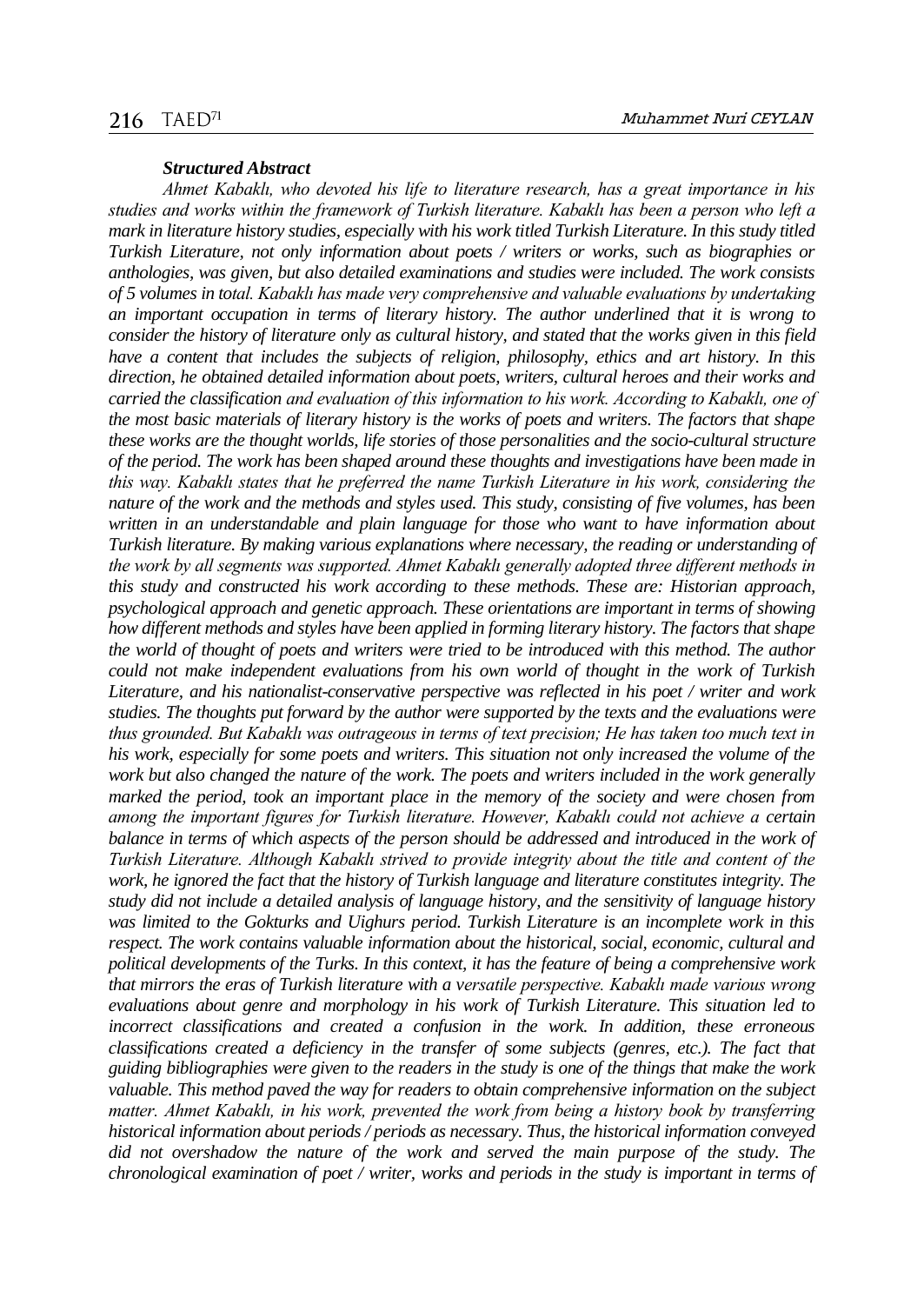*bringing the development stages of Turkish literature to the forefront. It should be especially noted that the studies in this field are incomplete or open to discussion in terms of the above-mentioned aspects, which do not discredit them. Because creating language and literature histories is a long and arduous work. It is an undeniable fact that every work put forward has a great importance in forming the history of language and literature of a nation. Each written work will fill a gap in this regard and a document will be left for future generations. To put it briefly, the histories of language and literature can be seen as the identity of a nation. Regardless of the method, method and approach style, it should be the primary duty of every nation to create literature and language histories, and a social awareness should be created on this issue. In the light of all these, this five-volume work titled Turkish Literature, written by Ahmet Kabaklı, will be an important reference in terms of the history of Turkish literature and for those concerned. The creation of literary historical works, which are the cultural memory of a nation, is of great value in this respect, but also imposes very important responsibilities on those who prepare the history of literature. Ahmet Kabaklı is one of the important thinkers who take this responsibility and bring a new breath to literary history with his perspective. For this purpose, Kabaklı created a work called Turkish Literature after long researches and examinations.*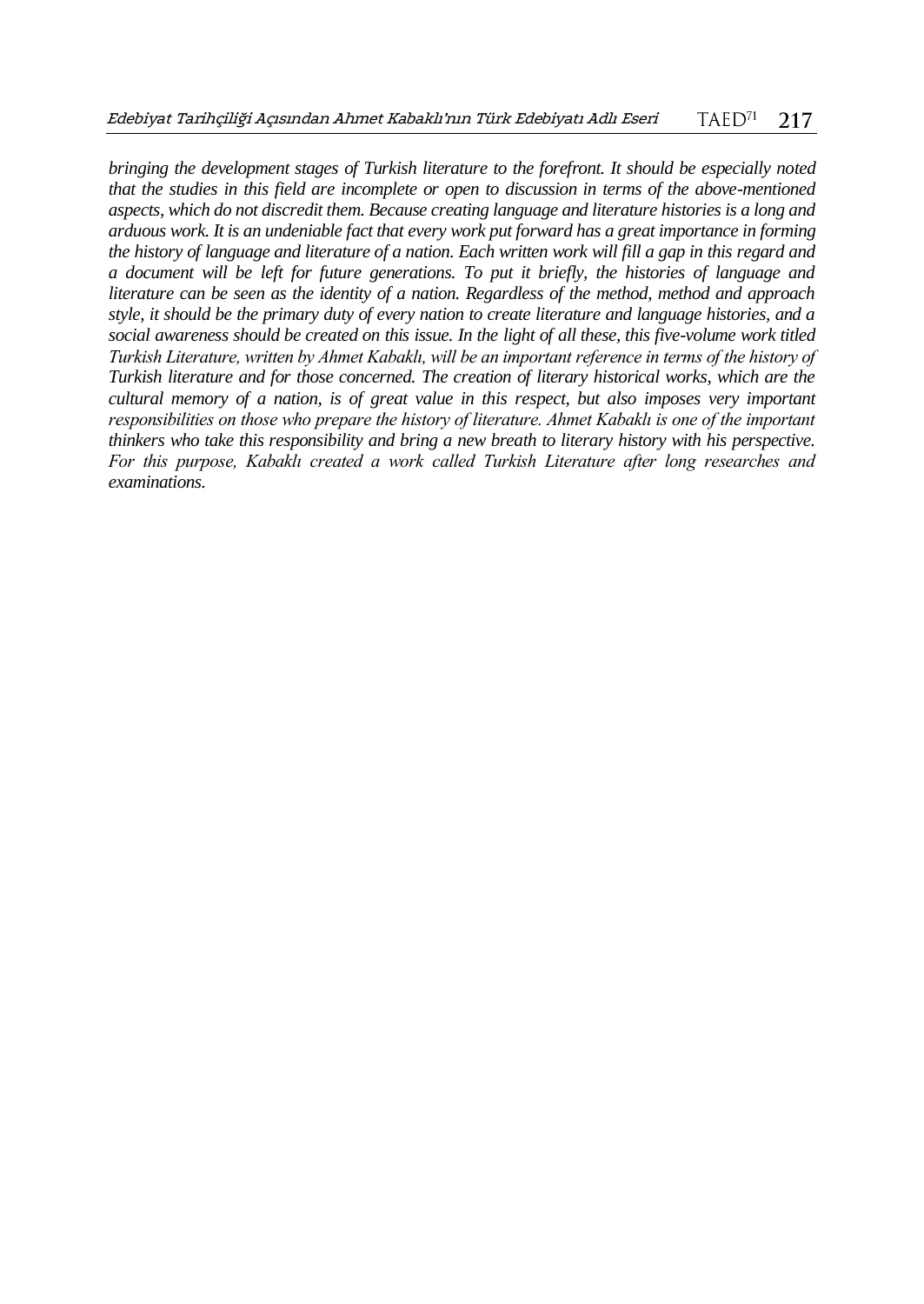$\overline{a}$ 

### **Giriş**

Bizde şair, yazar ve eserler hakkındaki bilgileri kayıt altına alma ve böylece onları gelecek kuşaklara aktarma çalışmalarının XV. yüzyılda başladığı bilinmektedir. Bu doğrultuda XX. yüzyılın ortalarına kadar devam eden tezkirecilik geleneğinin büyük bir önemi vardır. Bu alanda kıymetli eserler kaleme alınmıştır. Bu çalışmaların başında XV. yüzyılda Ali Şîr Nevâyî'nin *Mecâlisü'n-Nefâis*'i, XVI. yüzyılda Sehî Bey'in *Heşt Behişt*'i ve Latîfî'nin *Tezkire-i Şuarâ*'sı, XVII. yüzyılda Sâdıkî'nin *Mecma'ül-Havâs*'ı, XVIII. yüzyılda Safâyî'nin *Tezkire-i Şuarâ*'sı, XIX. yüzyılda Ârif Hikmet'in *Tezkire-i Şuarâ*'sı, XX. yüzyılda Nail Tuman'ın kaleme aldığı *Tuhfe-i Nâilî* gibi önemli eserler yer almaktadır (Kılıç 2007: 546-547). İlk örneklerini XVI. yüzyılda gördüğümüz, âşık, divan şairi vs. tarafından kaleme alınan, şairin çağdaşları yahut kendinden önce yaşamış şairlerin niteliklerini, dünya görüşlerini anlattığı, mahlaslarını andığı eserler olan şairnameler de bu bağlamda büyük öneme sahiptir. Meydana getirilen şairnameler kapsamlı bir Türk edebiyatı tarihi oluşturma gayesine kıymetli katkılar sunmuşlardır.

Bizde tezkirecilik geleneği ve oluşturulan şairnamelerden hareketle "edebiyat tarihi" başlığıyla ortaya konan ilk eser ise Abdülhalim Memduh'un *Tarih-i Edebiyat-ı Osmaniye*  adlı çalışmasıdır. Abdülhalim Memduh'un hazırlamış olduğu bu eser incelendiğinde, çalışmanın modern tarzda bir edebiyat tarihi olmadığı buna karşılık gerek ismi gerek içeriği hasebiyle edebiyat tarihçiliği açısından kayda değer bir eser olduğu belirtilmelidir (Çetin 2012: 51-61). *Tarih-i Edebiyat-ı Osmaniye*'de şair ve yazarlar kronolojik olarak incelenmiştir. Fakat tür yahut sanat anlayışı gibi hususlar dikkate alınarak bir tasnif ve değerlendirme yapılmamıştır.

Türkiye'de modern tarzda Türk edebiyatı tarihi çalışmaları Mehmet Fuad Köprülü ile başlar. Orhan Okay bu mevzuda hazırlanan ilk ilmî edebiyat tarihinin, Köprülü'nün *Türk Edebiyatı Tarihi* isimli eseri olduğunu belirterek, Köprülü'nün bu eserde kullandığı modern teknikler sebebiyle de kendisinden sonra yazılan edebiyat tarihlerine öncülük ettiği ve örnek oluşturduğunu vurgulamıştır (Okay 1994: 403-404). Köprülü'nün *Bilgi Mecmuası*'nda yayımladığı "Türk Edebiyatı Tarihinde Usul*" <sup>1</sup>* makalesi edebiyat tarihi yazımı hususunda yol gösterici bir görev üstlenir. Köprülü, makalesinde tarih ve edebiyat tarihi ilişkisine değinmiş, edebiyat tarihi yazımında kullanılacak usulleri ve tarih disiplininin sınırlarını belirlemeye çalışmıştır. Ona göre iki disiplin arasındaki farklar şu şekildedir: Tarih; geçmişte yaşananları inceleyen bir bilim dalıdır. Olayları nedensellik açısından incelemek tarih disiplininin temel gayesidir. Edebiyat tarihçisinin ilgilendiği "mazi" kavramı daha farklıdır, çünkü edebiyat tarihçisinin ele aldığı mazi sürekliliği ve etkisi itibarıyla hâlâ yaşayan bir mazidir. Tarihçi eski vesikaları, fermanları vs. geçmişi anlamak için bir araç olarak kullanır. Edebiyat tarihçisinin elindeki edebi eserler ise ait olduğu toplumun yaşantısına ışık tutan yegâne değerlerdir. Tarihçi -ele aldığı mevzu her ne olursa olsun- şahsiyetini gizlemeli, olaylara objektif bir bakış açısıyla yaklaşmaya çalışmalıdır. Çünkü tarih sübjektif bakış açısını kabul etmez. Edebiyat tarihçisi de bir tarihçi hassasiyetiyle yazar ve eserlere yaklaşması, elinden geldiği kadar vesikalar karşısında tarafsız kalması gerekir. Fakat Köprülü, edebiyat tarihçisinin buna ne kadar sadık kalabileceğini sorgular. Edebiyat tarihçisinin -her ne kadar tarafsız olmaya çalışsa da- yine

<sup>1</sup> Mehmed Fuad Köprülü, *Türk Edebiyatı Tarihinde Usul*, İstanbul: Bilgi Mecmuası. (H.1329).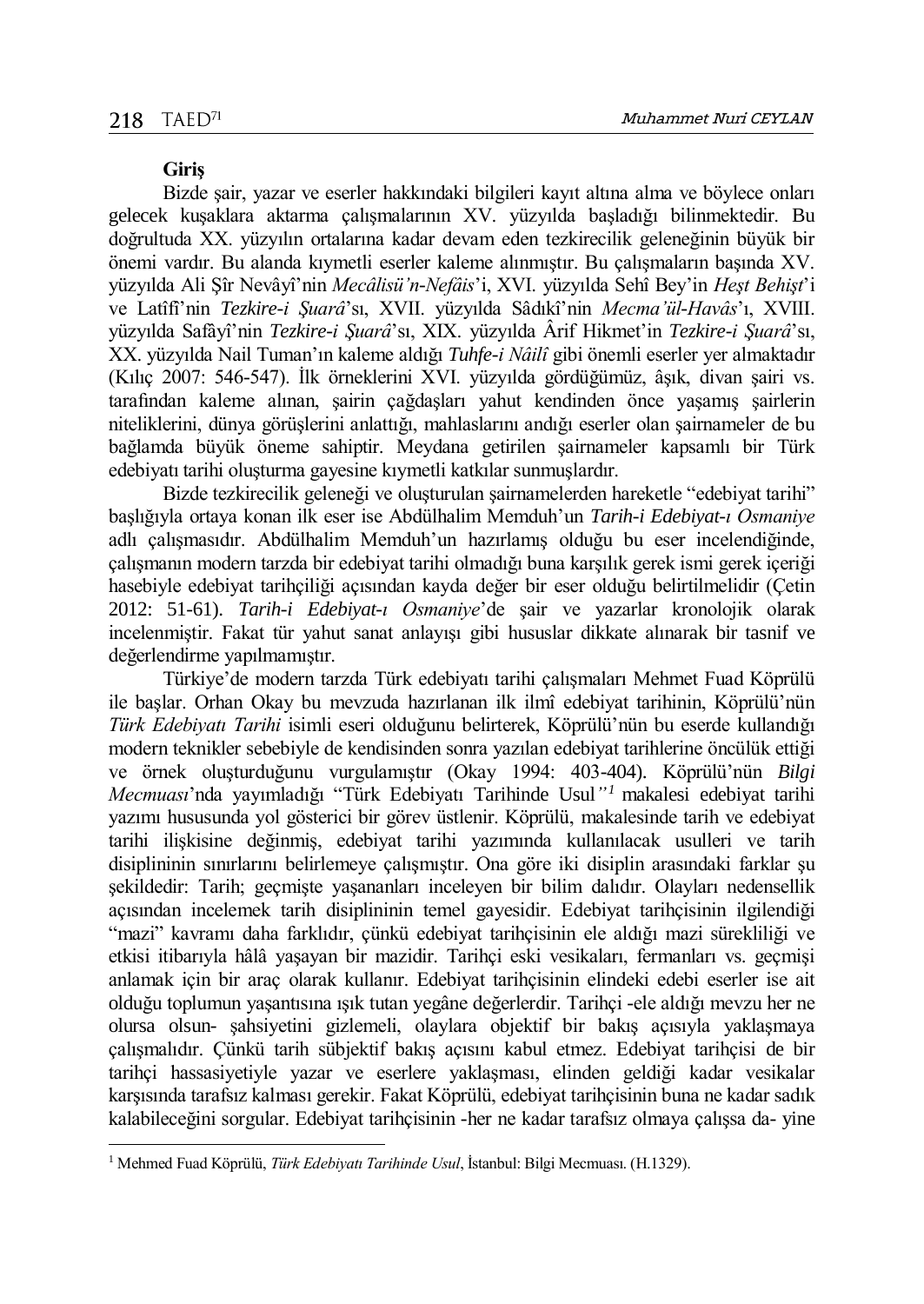de duygu ve düşüncelerine yer vermekten, hissi davranmaktan kendini alamayacağını savunur. Ona göre hangi tarzda yazılırsa yazılsın bir edebiyat tarihçisinin duygu ve düşünceleriyle hareket etmesi kaçınılmazdır. Öyleyse edebiyat tarihçisi bunu en aza indirmeli, duygu ve düşüncelerine asgari oranda yer vererek hareket etmelidir. Tarihçinin, kişiler üzerinde vakalarla ilgisi oranında durması gerekmektedir. Edebiyat tarihçisinin ise kişileri asli unsur olarak ele alması ve incelemesi elzemdir. Yani tarih disiplininde şahıslar, olaylar etrafında değerlendirilirken, edebiyat tarihi çalışmalarında ise kişiler, eserin merkezinde yer alır ve bu doğrultuda değerlendirilir. Tarihçi, incelediği eserlerdeki kişisel görüşleri göz ardı etmek zorundadır. Edebiyat tarihçisinde ise bu durum tam tersi olmalıdır. Çünkü edebiyat tarihçisi için eserlerdeki kişisel görüşler, duygu ve düşünceler son derece mühimdir (Köprülü 2012: 44-56). Bu makalenin ardından Köprülü'nün kaleme aldığı *Türk Edebiyatı Tarihi<sup>2</sup>* başlıklı eser ise modern tarzda Türk edebiyatı tarihi çalışmalarının ilki olma özelliğine sahiptir.

Edebiyat tarihi ve tarihçiliği hususunda Köprülü'nün belirtmiş olduğu mevzularla aynı paralellikte önemli dikkatler sunan isimlerden biri de Agâh Sırrı Levend'dir. Levend kaleme almış olduğu *Türk Edebiyatı Tarihi* eserinde ilk olarak edebiyat tarihinin çerçevesini çizmeye, sınırlarını belirlemeye çalışmıştır. Levend'e göre edebiyat tarihçiliği sahasında ortaya konan eserler, uygarlık tarihinin en önemli kollarından biridir. O, edebiyat tarihinin temel dayanağının edebî eserler ve bu eserlerin yaratıcıları olduğunu belirterek, edebiyat tarihlerinin hem sanat eseri olduklarına hem de tarihî birer belge niteliği taşıdıklarına dikkat çekmiştir. Edebiyat tarihlerinde klasik edebiyat çatısı altında oluşturulan eserlerden, tarih kitaplarına, tasavvufi kaynaklardan felsefe kitaplarına kadar her türlü eserin edebiyat tarihçisinin çalışma alanına girdiğini belirtmiştir. Bu bağlamda disiplinlerarası etkileşim ve bu etkileşimin önemine vurgu yapmıştır. Tüm bunların ışığında edebiyat tarihçisine çeşitli vazifelerin düştüğü önemle vurgulanmakta ve bir edebiyat tarihi oluşturulurken lehçeler arasında kıyaslama yapmanın, Türk dilbilgisinin kurallarını ve Türk dilinin fonetiğini belirtmenin, eski Türk dilinin kalıntılarını toplamanın, bunları dikkatle işleyerek metin eleştirisi yapmanın elzem olduğunu ifade etmiştir. Levend'e göre edebiyat tarihçisinin genel üslubu tarafsızlık ilkesine dayanmalıdır. Bu doğrultuda yazarların yargılarını örneklerle karşılaştırdıktan sonra vermesi, kanıtlara dayanmayan yargılardan kaçınması, kendi zevk ve düşüncelerini gerçekçi birer ölçü olarak kullanmaması, daha önce varılan yargılara şüphe ile yaklaşması, bu yargıları denetlemesi, eserleri ve yazarları kendi dönemine göre değil yazıldıkları yahut anıldıkları devrin özelliklerine göre değerlendirmesi yazarlara düşen başlıca vazifelerdir. Edebiyat tarihçiliği hususunda dikkat çekilen mevzulardan bir diğeri ise meydana getirilecek eserin amacına yöneliktir. Bir edebiyat tarihçisinin temel amacı; eserin dil, üslup, deyiş ve biçim özelliklerinden yola çıkarak, sanat değerini belirlemek, kendi türü içindeki yerini göstermek, toplumun düşünce dünyasındaki ve sanat hayatındaki rolünü ortaya çıkarmaktır. Edebiyat tarihçisi bu amacı doğrultusunda yaratıcı kişilere de eleştirel yaklaşarak eserini vücuda getirmelidir (Levend 2015: 3-35).

Köprülü'nün edebiyat tarihi ve tarihçiliği hususunda yaptığı inceleme ve araştırmalardan sonra Türk edebiyatı tarihleri farklı üslup ve yaklaşım tarzıyla oluşturulmaya başlar. Çeşitli yazarlar tarafından önemli eserler vücuda getirilir. Orhan

 $\overline{a}$ 

<sup>2</sup> Mehmed Fuad Köprülü, *Türk Edebiyatı Tarihi*, İstanbul: Milli Matbaa. (1926)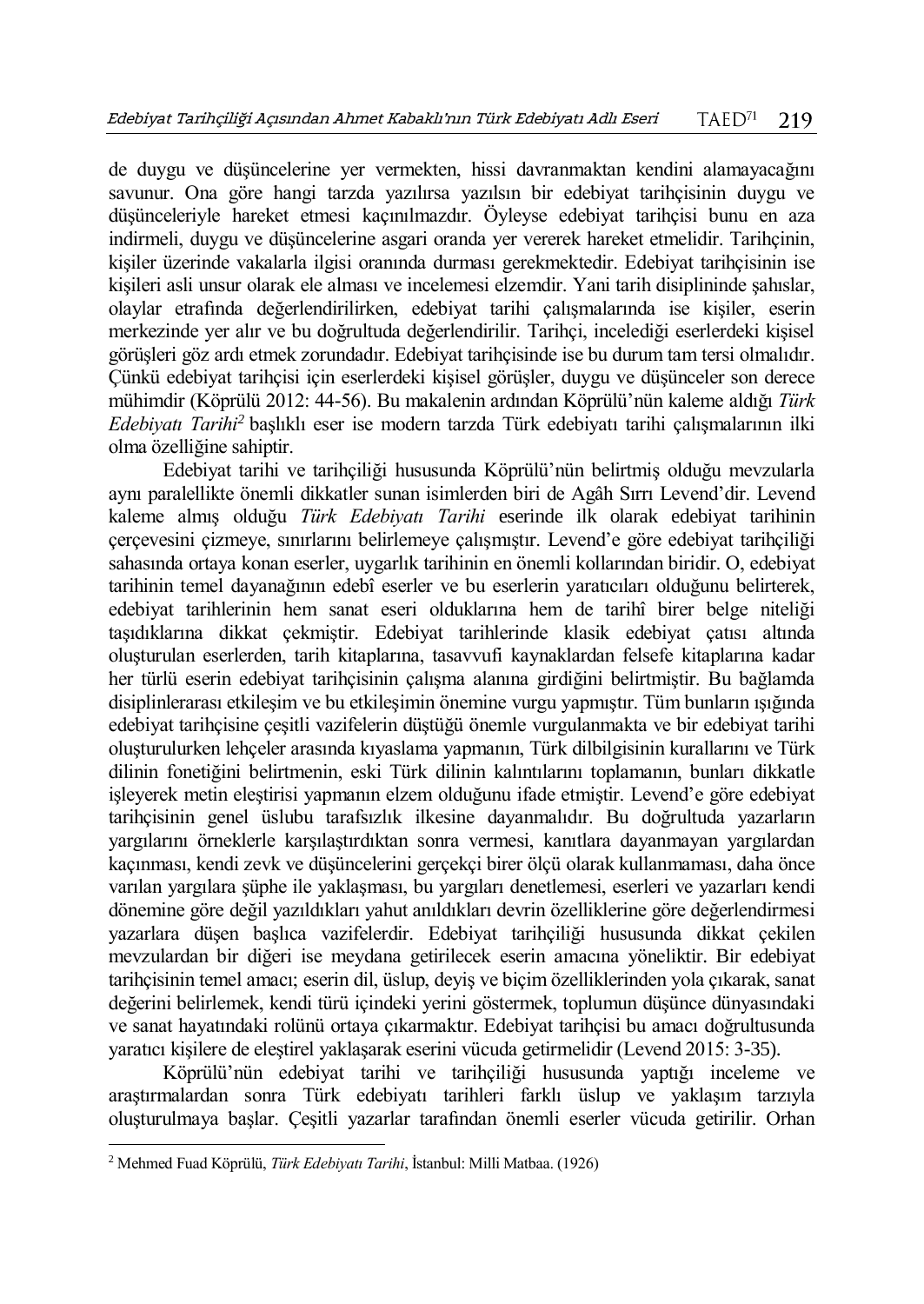$\overline{a}$ 

Okay, "Abdülhalim Memduh'tan Ahmet Hamdi Tanpınar'a Edebiyat Tarihlerinde Yenileşmenin Sınırları" başlıklı makalesinde mezkûr eserleri; Türkçe kaleme alınmış, edebiyat tarihçiliği hususunda yenileşmenin öncü eserleri olarak addetmiştir. Bu çalışmaların başında İbrahim Necmi'nin [Dilmen] *Tarih-i Edebiyat Dersleri<sup>3</sup> ,* İsmail Habib

'in [Sevük] *Türk Teceddüd Edebiyatı Tarihi<sup>4</sup> ,* İsmail Hikmet Ertaylan'ın *Türk Edebiyatı Tarihi<sup>5</sup> ,* Mustafa Nihat'ın [Özön] *Metinlerle Muasır Türk Edebiyatı Tarihi<sup>6</sup> ,* Nihat Sami Banarlı'nın *Resimli Türk Edebiyatı Tarihi<sup>7</sup>* , Ahmet Hamdi Tanpınar'ın *XIX. Asır Türk Edebiyatı Tarihi<sup>8</sup>* , Agâh Sırrı Levend'in *Türk Edebiyatı Tarihi/ Giriş-1 9* , Mine Mengi'nin *Eski Türk Edebiyatı Tarihi<sup>10</sup> ,* İnci Enginün'ün *Cumhuriyet Dönemi Türk Edebiyatı<sup>11</sup>* gibi bu alanda çok kıymetli eserler gelmektedir (Okay 2006: 9-21).

# **1. Ahmet Kabaklı'nın Türk Edebiyatı Eseri**

*Hayatını edebiyat araştırmalarına adayan Ahmet Kabaklı'nın, Türk edebiyatı çerçevesinde yapmış olduğu incelemeler ve kaleme aldığı eserler büyük ehemmiyet arz eder. Müstakil kitap halinde sırasıyla Pikwik'in Maceraları (Charles Dickens'tan, 1962), Türk Edebiyatı (1965), Müslüman Türkiye (1970), Mâbet ve Millet (1970), Kültür Emperyalizmi (1970), Şehir Mektupları (Ahmed Râsim'den, I, 1971), Mehmet Âkif (1971), Yunus Emre (1971), Mevlânâ (Selçuk Üniversitesi ve Konya Turizm Derneği ödülü 1972), Muhayyelât-ı Aziz Efendi (sadeleştirilmiş metin, 1973), Bürokrasi ve Biz (fikir dalında Türkiye Millî Kültür Vakfı armağanı 1976), Bizim Alkibiyades (siyasî hicivler, 1977), Ejderha Taşı (yazarın çocukluk hâtıralarına dayalı hikâyeler, 1978), Ecurufya (mizahî roman, 1980), Sohbetler I (Mevlânâ, Yûnus Emre, Fuzûlî, Erzurumlu İbrâhim Hakkı ile 1987), Sohbetler II (Mehmed Âkif, Yahya Kemal, Necip Fazıl ile 1987), Temellerin Duruşması (fikir dalında Türkiye Yazarlar Birliği ödülü 1989), Şiir İncelemeleri (1992), Sultanü'ş-Şuara Necip Fazıl (1995), Şair-i Cihan Nedim (senaryo, 1996)* adlı eserleri yayımlayan Kabaklı bu eserlerinin yanı sıra özellikle *Türk Edebiyatı* adlı çalışmasıyla edebiyat tarihi araştırmalarında iz bırakan bir şahsiyet olmuştur.

Başlangıçta üç cilt olarak tasarlanan eser hakkında Ahmet Kabaklı çalışmanın kapsamının genişletilerek ciltlerin çoğaltılması hususunda şu bilgileri aktarır: *"…1966'dan sonra ya ait noksanlıklardan kurtarıp en son bütünlüğüne hatta klasik haline kavuşturmak için arkadaşlarla şu kararlara vardık: Türk Edebiyatı tam ve bütün olabilmek için - Destanlar çağından- 1994'e kadar tanınmış şair ve edebiyatçılarımızın sözlü/yazılı edebiyat verimlerini ve başlıca edebiyat hareket ve akımlarını içine alacak tarzda genişletilmelidir. Türk Edebiyatı üç ciltten beş hatta altı cilde çıkarılacaktır."* (Kabaklı,

<sup>3</sup> İbrahim Necmi [Dilmen], *Tarih-i Edebiyat Dersleri.* İstanbul: Matbaa-i Âmire. (1922).

<sup>4</sup> İsmail Habib [Sevük], *Türk Teceddüd Edebiyatı Tarihi*. İstanbul: Maarif Vekâleti Neşriyatı (1924).

<sup>5</sup> İsmail Hikmet Ertaylan, *Türk Edebiyatı Tarihi,* Bakü: Azer Neşriyat. (1926).

<sup>6</sup> Mustafa Nihat [Özön], *Metinlerle Muasır Türk Edebiyatı Tarihi*. (1930)

<sup>7</sup> Nihat Sami Banarlı, *Resimli Türk Edebiyatı Tarihi,* İstanbul: Yedigün Neşriyatı. (1945)*.*

<sup>8</sup>Ahmet Hamdi Tanpınar, *XIX. Asır Türk Edebiyatı Tarihi*, İstanbul: İstanbul Üniversitesi Edebiyat Fakültesi Yayınları Nu: 386. Burhaneddin ve Üçler Basımevi, (1949).

<sup>9</sup> Agâh Sırrı Levend, *Türk Edebiyatı Tarihi/ Giriş-1*, Ankara: Türk Tarih Kurumu Yayınları. (1973).

<sup>10</sup> Mine Mengi, *Eski Türk Edebiyatı Tarihi,* İstanbul: Akçağ Yayınları. (1997).

<sup>11</sup> İnci Enginün, *Cumhuriyet Dönemi Türk Edebiyatı,* İstanbul: Dergâh Yayınlar. (2001).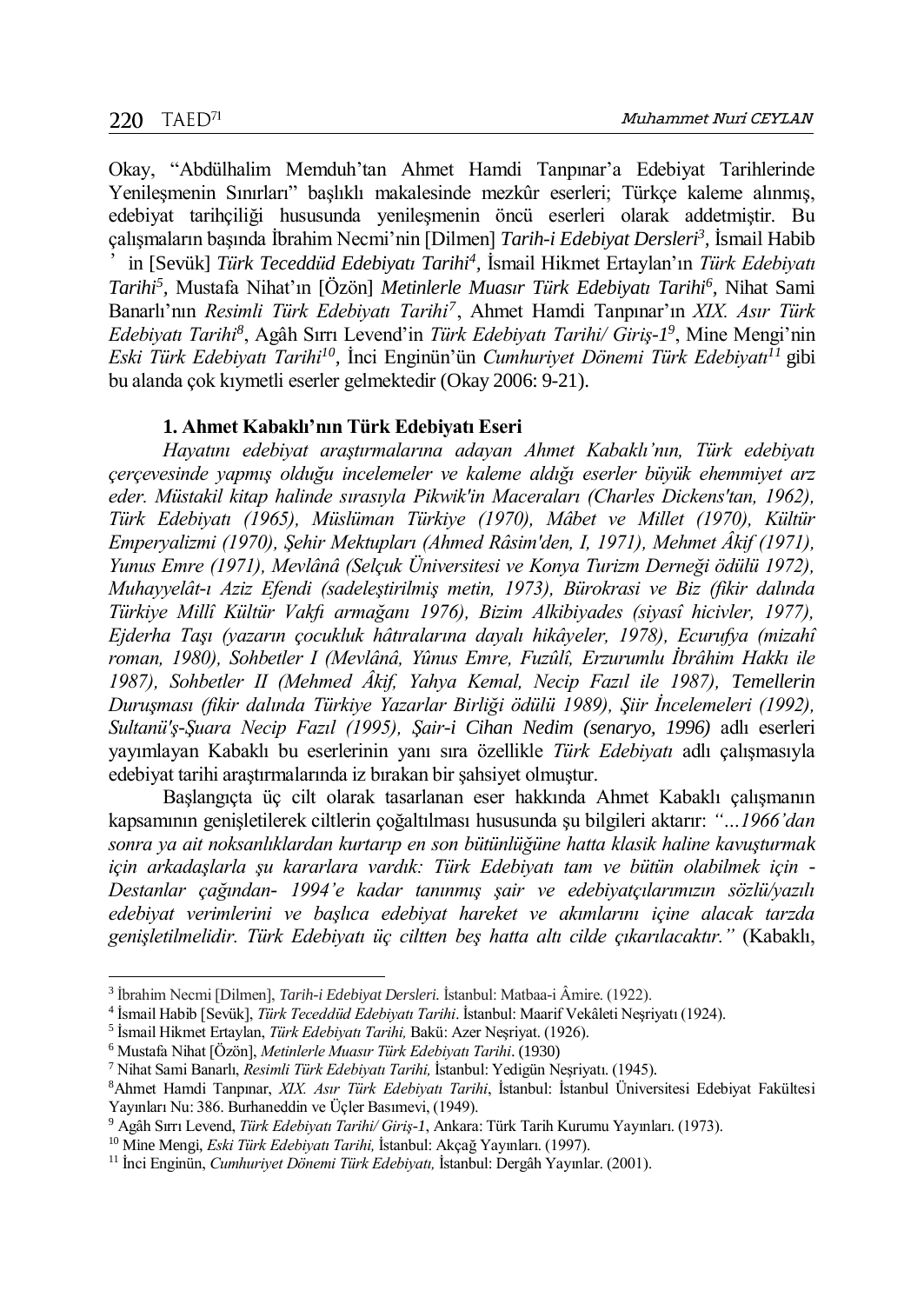2002: 21). *Türk Edebiyatı*'nın ilk cildi 1966, ikinci ve üçüncü ciltleri ise 1967 yılında Türkiye Yayınevi tarafından neşredilir. Aynı yayın evi tarafından yeniden yayımlanan eserin 1967 tarihli ön sözünde belirtildiğine göre bu baskıda önemli değişiklikler yapılmıştır: *"Kitabın bütünlüğünde bilgi veren sayfalar artırılmış, bibliyografya listeleri zenginleştirilmiştir. Son taraftaki yetersiz -sözlük- kaldırılarak kitabın sayfaları içinde gerekli yerlere kelime anlamları ve başka açıklamalar konulmuştur. Bazı metinler fazla görülerek çıkarılmış, bazıları yeni metinlerle değiştirilmiştir."* (Kabaklı 2002: 18)

Yazar bu çalışmanın kapsamını, eserin ön sözünde şöyle belirtmektedir: *"Eserimiz üç cilt hâlinde düzenlenmiştir. Her cilt ortalama 700 ila 1000 sayfa tutacaktır. Her bahis gereği kadar metinlerle donatılmış bulunduğu için kitabımız aynı zamanda edebiyat türlerinin ve çağlar boyunca Türk edebiyatının bir antolojisi niteliği taşıyacaktır."* (Kabaklı 2002/1: 16). Altı cilt olarak tasavvur edilen eser, Ahmet Kabaklı'nın ömrü vefa etmediği için beş cilt olarak tanzim edilmiştir.

Eserin Türkiye Yayınevi tarafından 3 cilt halinde neşri 1969-1971-1973 ve 1974 yıllarında tekrarlanır. 1978 yılında Ahmet Kabaklı Türk Edebiyatı Vakfı'nı kurduktan sonra bu vakfın yayınlarının ilk eseri olarak *Türk Edebiyatı*'nı yine 3 cilt halinde yayımlar.

Millî Eğitim Bakanlığı bünyesindeki çeşitli okullar, üniversiteler vs. birçok camiadan büyük bir ilgi görünce 1967-1968, 1969, 1971, 1973, 1974, 1978, 1983, 1985 yıllarında Türkiye Yayınevi tarafından çalışmanın tekrar baskıları yapılır. Ahmet Kabaklı 1978 yılında Türk Edebiyatı Vakfı*<sup>12</sup>*'nı kurduktan sonra, vakıf çeşitli yayın faaliyetleri icra etmeye başlar. Vakfın sistematik ve düzenli bir yayın işleyişine geçmesiyle eser, Türk Edebiyatı Vakfı Yayınları aracılığıyla basılır. Ahmet Kabaklı'nın uzun uğraşları sonucunda çalışmanın dördüncü ve beşinci ciltleri de hazır hale getirilir, eser Türk Edebiyatı Vakfı Yayınları tarafından 1990/1991 yıllarında ilk defa beş cilt olarak okurların hizmetine sunulur. Gördüğü teveccühten dolayı yine Türk Edebiyatı Vakfı tarafından 1993, 1994, 1997 yıllarında yeni baskıları yapılmıştır. Kabaklının vefatından sonra Türk Edebiyatı Vakfı eseri 2002 yılında yine beş cilt halinde yayımlamıştır. Beş ciltten oluşan çok kapsamlı bu çalışma Kabaklı'nın müstakil inceleme ve araştırmalarının yanı sıra ders verdiği okullarda bir araya getirdiği notlarını da ihtiva etmektedir (Ayvazoğlu 2006: 552).

Ölümünden sonra 2008 yılında beş cilt halinde son baskısı yapılan eserin altıncı cildiyle ilgili olarak yayınevinin şöyle bir notu mevcuttur: *"Merhum Ahmet Kabaklı, daha ziyade inceleme ve deneme yazılarını içine alan 6. cildi hemen hemen tamamlamış ve baskıya hazır hale getirmişti. Esere son şeklini verirken hastalandı. Vefatı sonrası bu cildi çok aramamıza rağmen nereye koyduğunu bulamadık. Eğer bir gün bulabilirsek o cildi de takdim edeceğiz."* (Kabaklı 2002/1: 21). Ahmet Kabaklı hakkında önemli araştırmalar yapan İsa Kocakaplan *Kabaklı Hoca* eserinde altıncı cilt hakkında şu bilgiyi aktarır: *"Kabaklı Hoca bu önemli eserinin altıncı cildini de tasarlıyordu. Hatta çalışmalara başlamıştı. Ancak vefatından sonra bu evraka ulaşmak mümkün olmadı."* (Kocakaplan 2019: 82).

 $\overline{a}$ 

<sup>12</sup> Üyeleri arasında Celâl Bayar, Süleyman Demirel, Alparslan Türkeş, Prof. Dr. Muharrem Ergin, Prof. Dr. Faruk Kadri Timurtaş, Prof. Dr. Necmettin Hacıeminoğlu, Prof. Dr. Nevzat Atlığ, Ahmet Aydın Bolak, Ali Naili Erdem, Prof. Dr. Tahsin Banguoğlu, Prof. Dr. Sabahattin Zaim gibi ülkemizin değerli şahsiyetlerinin yer aldığı Türk Edebiyatı Vakfı, Ahmet Kabaklı'nın girişimiyle 1978 yılında kuruldu.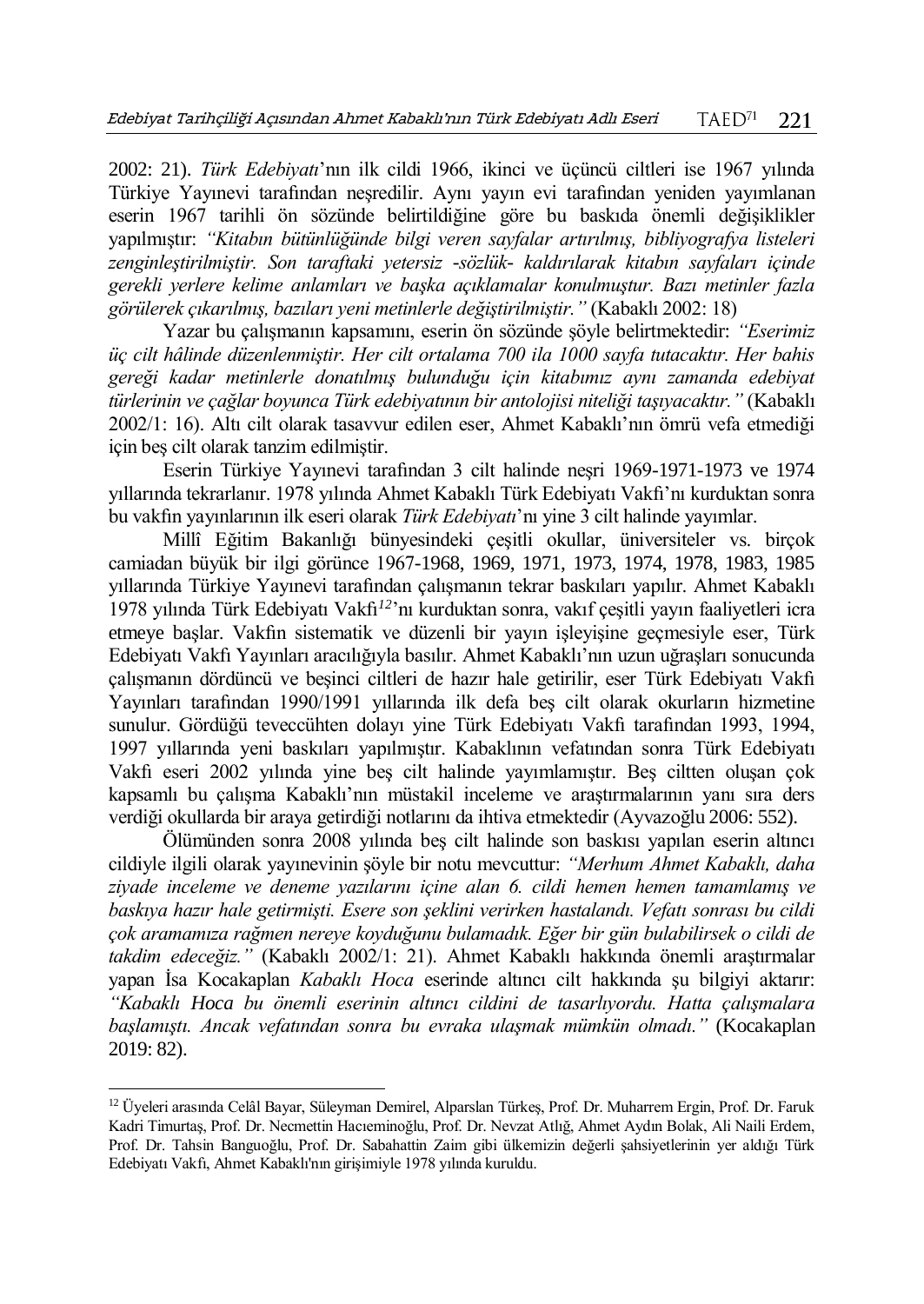Eserin ismiyle ilgili olarak kabaklı ciddi bir hazırlık sürecinin yaşandığını belirtir. 1966 baskısının ilk cildinde verdiği bilgilerden eserin adını yakın çevresinde tartışmaya açtığı uzun müzakerelerden sonra bu isimde karar kıldığı anlaşılmaktadır. Yine Kabaklı'nın verdiği bilgilerden bu müzakerelere katılan isimlerin bir kısmının Sosyolog Tahsin Demiray, editör Celal Demiray olduğu anlaşılmaktadır. Kabaklı, "Aydınlar İçin Edebiyat, Edebiyat Ansiklopedisi", "Türk Edebiyatı Tarihi" isimleri üzerinde, esere katkıda bulunan kişilerle münazara yapar. Fakat bunların hiçbirinin kaleme alacağı eseri tam manasıyla karşılamadığını belirtir. Son olarak *Türk Edebiyatı* ismi üzerinde karar kıldığını ifade eder. "Aydınlar İçin Edebiyat" ismi, Sosyolog-Tarihçi Tahsin Demiray sıcak bakmadığı için, "Edebiyat Ansiklopedisi" ismi, kullanılan tertip ve metoda uymadığı için, "Türk Edebiyatı Tarihi" ismi ise -ilk ciltte edebiyat hakkında genel bilgilerin bulunması dolayısıyla- tüm ciltleri kapsayan bir adlandırma olmadığı için kabul görmemiştir. Kabaklı, eserin mahiyeti ile kullanılan yöntem ve tarzları da göz önünde bulundurarak *Türk Edebiyatı* ismini tercih ettiğini aktarır (Kabaklı 2002/1: 13).

Eserine *Türk Edebiyatı* ismini layık gören Kabaklı, yazının devamında eserin amacından bahsetmektedir. Ona göre Orhun Kitabeleri'nin yazılmasından günümüze kadar geçirdiği safhaları muntazam bir şekilde ele alarak, Türk edebiyatının karanlık noktalarını aydınlığa kavuşturacak ve bununla birlikte liselerden üniversite sıralarına, öğretmenlerden öğrencilere kadar edebiyat tarihine ilgi duyan her kesimden insanın bu alanda kaynak eksikliğini giderecek bir eser kaleme almak elzemdir (Kabaklı 2002/1: 14). Kabaklı, ortaya koyduğu bu çalışmanın Türk edebiyatı tarihi alanındaki boşluğu tam manasıyla doldurmasa bile bu alandaki eksikliği önemli derecede gidereceğini ifade eder. Eserin yazılması hususundaki en önemli çıkış noktası; görev yaptığı okullarda öğrenciler için tüm Türk edebiyatı hakkında kaynak bir eserin temini ve bu yöndeki eserlerin eksikliği ile ortaya çıkan boşluğu doldurmak olduğunu vurgulamıştır (Dağ 2012: 53).

Eserin birinci cildi -çeşitli düzenlemelerle birlikte- 704 sayfadan müteşekkildir. Kabaklı, *Türk Edebiyatı* başlıklı bu eserin birinci cildinde "Edebiyat nedir?" "Sözlü-yazılı verimler nelerdir?" vb. mevzular hususunda düşüncelerini aktarmış ayrıca anlatım türleri, edebi sanatlar, şiir çeşitleri, edebi akımlar, kafiye, tema, üslup hakkındaki görüşlerini sıralamıştır. Eser incelendiğinde ilk cildin, edebiyatın genel mevzuları üzerine bilgiler içerdiği, düşüncelerin örneklerle desteklendiği ve bu mevzuların Kabaklı'nın edebiyat anlayışına göre tasnif edildiği söylenmelidir. Fakat bu bölümde türlerin tasnifinde önemli sorunlar göze çarpmakta, "tür" mevzusunda bir kavram kargaşası yaşandığı gözlemlenmektedir. Sait Sayar, *"Son Asır Türk Edebiyatı Tarihi, Modern Türk Edebiyatının Ana Çizgileri, Türk Edebiyatı, Türk Edebiyatı Tarihi Adlı Eserlerin Edebi Türleri Ele Alışları Bakımından İncelenmesi"* başlıklı makalesinde *Türk Edebiyatı* eserinde ortaya çıkan bu kavram kargaşasını, yazarın türleri adlandırmasında sistematik davranmayışına bağlar (Sayar 2014: 12).

Ahmet Kabaklı birinci ciltte, başlangıçta "tür" terimini kullanmaz, bunun yerine "verim" kelimesini tercih eder. Bu adlandırmadan sonra *"edebiyat ürünlerinin tümü iki büyük kesimde toplanır."* diyerek tasnifini *"Sözlü ve Yazılı Verimler"* olarak iki gruba ayırır: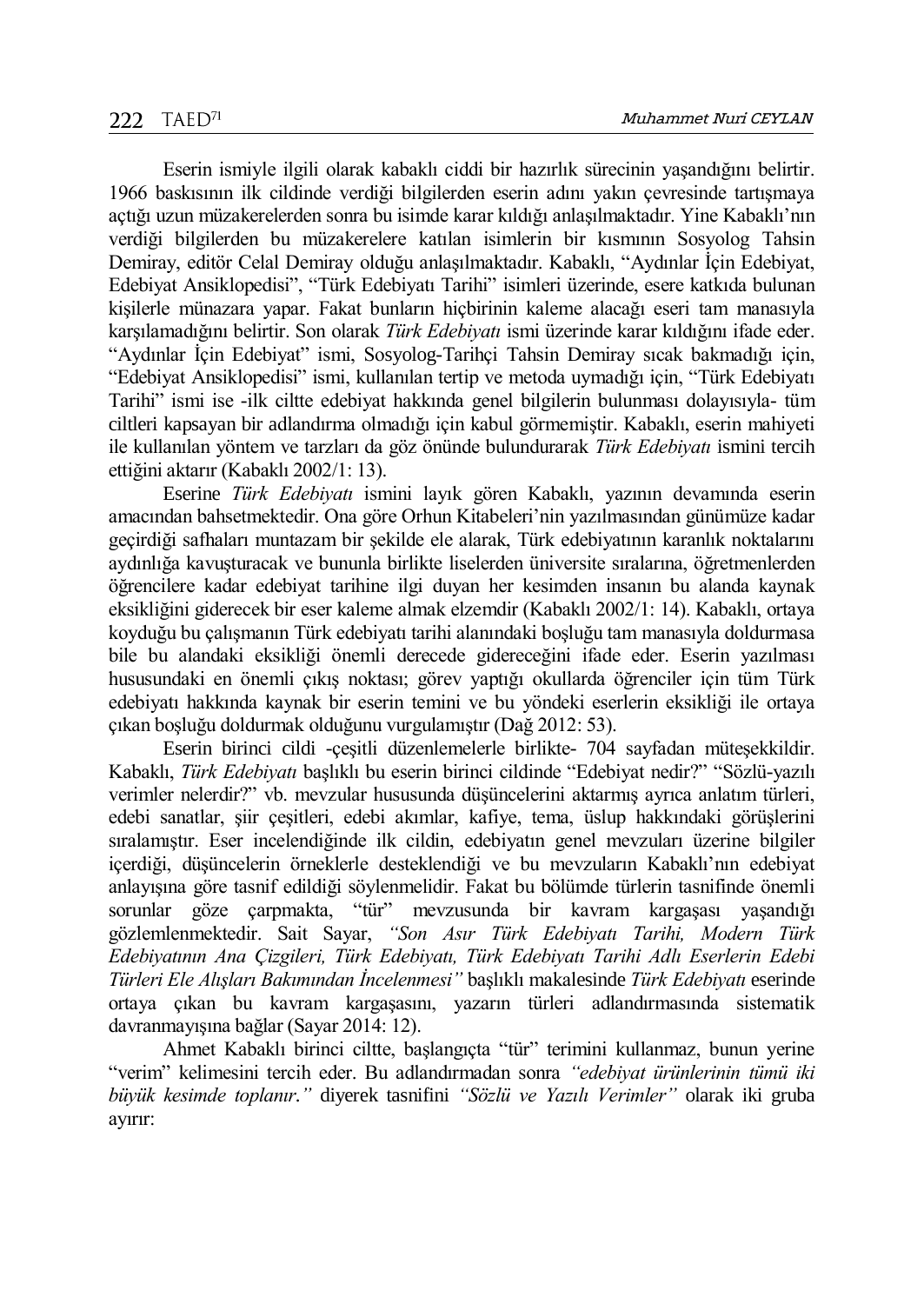1. Sahibi belli verimler:

a) Nutuk

b) Konferans.

2. Sahibi meçhul verimler: Sahibi meçhul sözlü ürünler, en geniş anlamıyla ortaklaşa halk verimleridir. Bunları üç ayrı bölümde toplanır:

- a) Sözlü manzum verimler: Destan-Türkü-Mâni
- b) Sözlü nesir verimler: Atasözü-Masal-Halk Hikâyesi
- c) Sözlü tiyatro verimleri: Karagöz-Meddah-Ortaoyunu (Kabaklı 2002/1: 53).

Kabaklı'nın "verim" terimini kullanarak oluşturduğu tasnifini, ürünlerin yaratıcılarını ve aktarılma şekillerini göz önüne alarak yaptığı, "tür" ve "verim" arasındaki ayrımın bu sebepten kaynaklandığı görülür. Yazarın "Sözlü Verimler" başlığı altında verdiği şu açıklama onun tasnifinin şekillenmesinde nelerin rol oynadığını göstermesi açısından mühimdir: *"Sözlü edebiyat eserleri, sanatçının duygu, düşünce ve hayallerini başka kişilere veya topluma sözle anlatmalarından doğar… Sözlü ürünlerin çoğu halkın ortak mahsulü (anonim) verimleridir. Yani bunları ilk önce hangi şahsın türettiği bilinmez."* (Kabaklı 2002/1: 53).

Ahmet Kabaklı "verimler" üzerine yaptığı incelemelerin ardından "Edebiyat Türleri" adlandırmasıyla bir başlık açar ve yeni bir tasnife daha gider. Bu çerçevede "tür" kavramını şöyle açıklar: *"Edebiyat türü, biçim ve öz bakımından (şekil ve muhteva) ortak kurallara göre yazılmış (veya söylenmiş) eser kümelerine takılan isimdir… Nesirde nutuk, roman, tarih, tenkit, mektup adlarıyla beş, nazımda ise lirik, epik, dramatik, didaktik diye dört edebiyat türü sayılıyordu. Bugün biz, o klasik tasnife bağlı değiliz..."* (Kabaklı 2002/1: 401-402). Görüldüğü gibi Kabaklı, türleri kategorize ederken sistematik davranmamıştır. Onun bu yaklaşım, *"*tür" ve "verim" kelimeleri bağlamında bir kavram kargaşası doğurmuştur.

İlk ciltte dikkat çeken hususlardan biri de şiirin önemli sacayaklarından olan nazım türü konusuna Kabaklı'nın yaklaşım tarzıdır. Yazar bu bölümde nazım şekilleri üzerine incelemelerde bulunur fakat nazım türlerine değinmez. Bu eksikliğin asıl sebebinin ne olduğu ise cildin son kısmında aktarılan bilgilerden anlaşılmaktadır. Eserin son kısmında açılan "Nazım Türleri" başlığı yanlış bir tasnifin yapıldığını ve asıl nazım türlerinin bu eserde eksik kaldığını göstermektedir. Kabaklı, bu kısımda nazım türü olarak şunları sıralar ve incelemeyi bu tasnife göre yapar: "Nesirde olduğu gibi nazımda da türler vardır: Fabl, manzum hikâye, manzum masal, manzum tiyatro, manzum fıkra bunların başlıcalarıdır." (Kabaklı 2002/1: 692).

Ahmet Kabaklı'nın birinci ciltte gerek oluşturduğu tasnifler gerekse tür ve verim kavramları için yaptığı açıklamalar göz önüne alındığında; onun kendi edebi anlayışına göre türlü sınıflandırmalara gittiği, bunları da anlatıcı/ icracı, metin, metnin kaleme alınış şekli vs. unsurlarını dikkate alarak yaptığı ifade edilmelidir.

*Türk Edebiyatı* adlı eserin ilk cildinde dikkate değer mevzulardan bir diğeri ise "Türk Nesrinin Safhaları" kısmıdır. Yazar bu bölümde Türk nesrini 14. yüzyıldan itibaren incelemeye tabi tutar. 14. yüzyıldan önce ise Göktürkler ve Uygurların çeşitli eserler kaleme aldığını, Uygurlardan sonra uzun bir süre nesir tarzında kitaplar yazılmadığını yahut ele geçmediğini iddia eder: *"Türkçenin nesirle ilk yazılı edebi örnekleri Köktürk Yazıtlarıdır. Uygur lehçesi ile de nesirler yazılmıştır. Fakat Uygurlardan sonra uzun bir*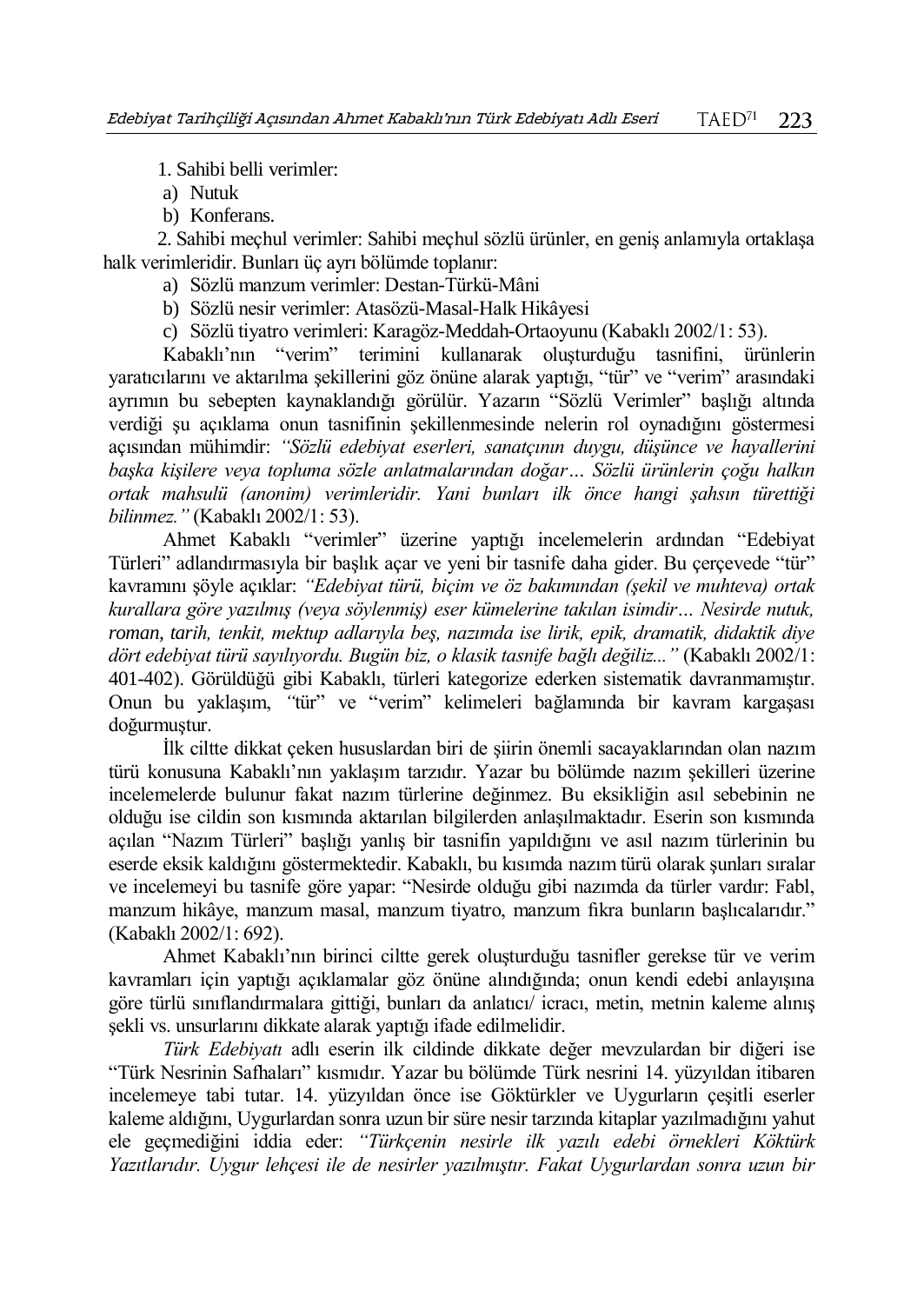*süre Doğu ve Batı Türkçelerinde nesirle kitaplar yazılmamış veya (yazılmışsa) ele geçmemiştir. Ancak, 13. asırdan sonra Doğu ve Batı Türk edebiyatlarında nesrin gelişmeye başladığını görüyoruz."* (Kabaklı 2002/1: 238). Bu yanlış yönelim yazarı hatalı bir tasnife daha sürükler. Çünkü VI-X. yüzyılları kapsayan dönem içinde, Köktürkçe ve Uygurca kaleme alınan eserlerle birlikte; "Eski Türkçe Devri" olarak adlandırılan bu dönemin, Türk dilinin metinlerle takip edildiği ilk devir olduğu belirtilmiştir. Bu bağlamda VII-IX. asırlarda Tuna Bulgarları tarafından yazıldığı ortaya çıkan *Bulgar Hanları Listesi*, *Proto-Bulgar Yazıtları*, Orta Türkçe döneminde 1072-1074 yılları arasında Kâşgarlı Mahmud tarafından yazılan *Dîvân-u Lugâti't-Türk*, Zemahşeri'nin 1128-1144 yılları arasında kaleme aldığı *Mukaddimetü'l-Edeb* adlı kitabı 13. yüzyıldan önce nesirle kaleme alınmış eserler olarak karşımıza çıkmaktadır (Akar 2010: 51-171). Bu eserlerin yanı sıra 13. yüzyıldan önce Türkçe nesir Kur'an tercümeleri de bulunmaktadır. Kur'an tercümelerinin ilk örnekleri Karahanlı Türkçesi (10-12. yy) ile kaleme alınmıştır (Şimşek 2019: 89). Abdülkadir İnan ise bu konu hakkında; Kur'an'ın, Türkçeye tercümesinin, Farsçaya tercümesinden yaklaşık bir asır sonra, yani XI. yüzyılın ilk yarısında olduğunu belirtir (İnan 1961). "Türk Nesrinde Dönemler ve Bölümler" başlığı altında, Türk nesrinin gelişim safhalarını aktaran Kabaklı, yukarıda vermiş olduğu bilgiler doğrultusunda "eski nesir" dönemini 14. yüzyıldan itibaren başlatır:

Türk Nesrinde Dönemler ve Bölümler

- 1. Eski Nesir (Halk Nesri, Divan Nesri/ 14.yüzyıl başlarından 19. yüzyıl ortalarında kadar)
- 2. Tanzimat Nesri
- 3. Serveti Fünûn Nesri
- 4. Yeni Nesir (Kabaklı 2002/1: 242).

Edebiyatın genel mevzularının incelendiği birinci cilt, nazım türleri tasnifiyle son bulur. Çalışmanın ikinci cildi ise toplamda 896 sayfadan meydana gelmektedir. İkinci cildin başlangıcında Türk kavimleri ve devletleri hakkında bilgiler verilmiş; Saka, Hun, Göktürk, Uygur efsanelerinden örnekler sunulmuştur. Türklerin dini görüşleri ve eski Türk devletlerinin sosyokültürel-ekonomik yapıları aktarılmıştır. Ardından ilk Türk-İslam medeniyetlerine ayna tutularak, bunların yazılı-sözlü eserleri ve bu eserleri vücuda getiren şahsiyetler sıralanmıştır.

Ahmet Kabaklı bu ciltte Türk edebiyatını, İslamiyet öncesi ve İslami dönem olarak ikiye ayırır ve devirleri bu doğrultuda incelemeye çalışır. Eski Türk kavimlerinin edebi oluşumlarını aktardıktan sonra İslamiyet'in kabulüyle birlikte değişen edebi anlayışa yer verir. Kabaklı, İslamiyet öncesi ve İslami dönemlere ait sosyokültürel, iktisadi, siyasi vs. konularını da aktardığı ikinci cildin mahiyetini şöyle özetler: *"Türk edebiyatının ilk destanlar çağından Servet-i Fünûn devri sonuna kadar (Aşağı yukarı 1908) yetişen başlıca şair ve yazarlarımızı, edebi devir ve çığırları içine algılamaktadır. İslamlık Öncesi Edebiyat... İslamlık etkisinde Tekke, Divan ve Halk edebiyatları, Türkiye dışı Türkler arasında meydana gelen edebiyatlar..."* (Kabaklı 2002: 13).

Yazar, burada ilk defa Köprülü'nün ortaya koymuş olduğu tasnife sadık kalır. Mehmet Fuad Köprülü *Türk Edebiyatı Tarihi* adlı eserinde Türk edebiyatının başlıca üç devreye ayrıldığını ifade etmekte ve şu sınıflandırmayı yapmaktadır: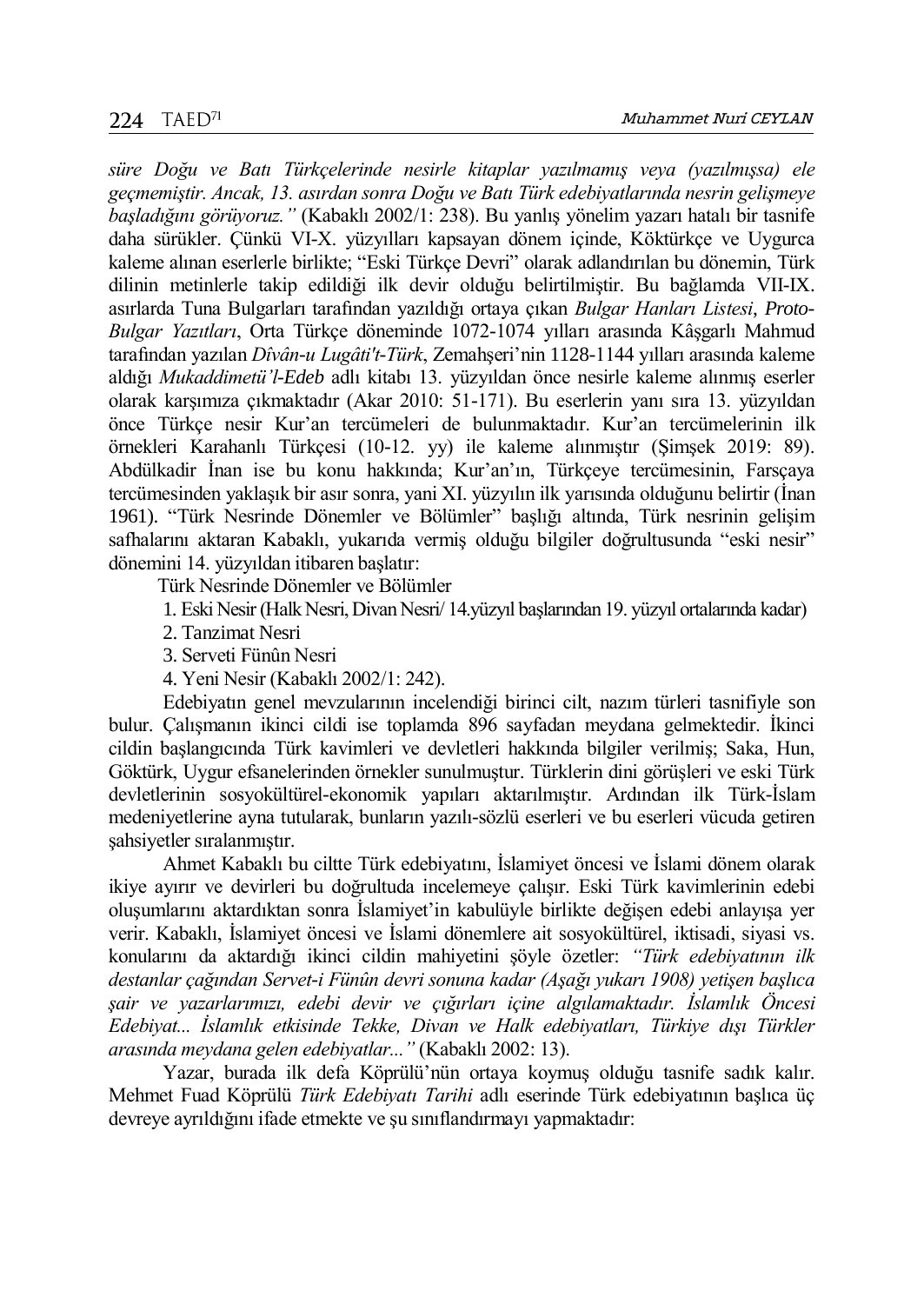1. İslamiyet'ten Evvel Türk Edebiyatı

- 2. İslam Medeniyeti Tesiri Altında Türk Edebiyatı
- 3. Avrupa Medeniyeti Tesiri Altında Türk Edebiyatı (Köprülü 1980: 5).

Köprülü'nün bu yaklaşımı Türk edebiyatının dönemleri hususunda yapılan tasnifleri de derinden etkilemiş, bu dönemlerin sınıflandırılmasında öncü rol oynamıştır. Ömer Faruk Akün, oluşturulan bu tasniflerin coğrafya, din, tarihi gelişmeler, metin, tür, şekil, yazar, muhit, nesil, sosyal hayat, kültür, sosyo-ekonomik gelişmeler gibi ölçütler etrafında şekillendiğini belirtir (Akün 2006: 109-111). Akün'ün belirtmiş olduğu bu etkenler Türk edebiyatı dönemlerinin oluşturulmasında belirleyici olmuş, edebiyat tarihi yazarları bu unsurlar bağlamında devir ve dönemleri oluşturma gayreti içinde olmuşlardır.

Vasfi Mahir Kocatürk ise *Türk Edebiyatı Tarihi* adlı eserinde Türk edebiyatının devirlerini şöyle sıralar: Orta Asya'da Türk Edebiyatı, Müslümanlıktan Önce (VIII-X. Yüzyıllar), Müslümanlıktan Sonra (XI-XII. Yüzyıllar), Orta Asya İle Anadolu Arasında Türk Edebiyatı, Anadolu'da Türk Edebiyatı (Kocatürk 1970).

Mehmet Önal bu çerçevede en çok kabul gören sınıflandırmayı "gelenekçi" tasnif diye adlandırır. Bu tasnifi Orta-Asya Türk geleneklerinin, İslâm inancının ve Batıya yönelişin şekillendirdiğini vurgular. "Gelenekçi" yaklaşımla oluşturulan Türk edebiyatının devirlerini şöyle aktarır:

Gelenekçi tasnife göre başlıca üç devirde incelenen Türk edebiyatının târihî gruplandırması şu şema ile gösterilmektedir:

- A. İslamiyet'in kabulünden evvelki Türk edebiyatı
	- 1. Sözlü Edebiyat
	- 2. Yazılı Edebiyat
- B. İslamiyet'in kabulünden sonraki Türk edebiyatı
	- 1. Halk Edebiyatı
	- 2. Dîvân Edebiyatı
	- 3. Tasavvuf Edebiyatı

C. Batı etkisinde gelişen Türk edebiyatı

- 1. Tanzimat Edebiyatı
- 2. Servet-i Fünûn Edebiyatı
- 3. Fecr-i Âtî Edebiyatı
- 4. Millî Edebiyat
- 5. Cumhuriyet Edebiyatı

Mehmet Önal Türk edebiyatının bir bütün olduğunu belirterek yapılan bu tasnifin inceleme kolaylığı amacıyla edebiyat tarihçileri tarafından tercih edildiğini belirtir: *"Yukarıda zikredildiği gibi üç başlıkta toplanması yaygın bir kanaat olarak kabûl edilen bu sınıflama, edebiyatımızın birbirinden kopuk ve ayrı kollarda geliştiğini göstermez. Bu metot, inceleme kolaylığı olsun diye yapılan tasnifin sonucunda ortaya çıkmıştır. Hâliyle, Türk edebiyatı, bir bütündür; tarihin ilk çağlarından bu yana devam eden Türk medeniyetinin doğal bir parçasıdır. Her devir veya grup, bu açıdan, birbirini tamamlar."* (Önal 2007: 85-114).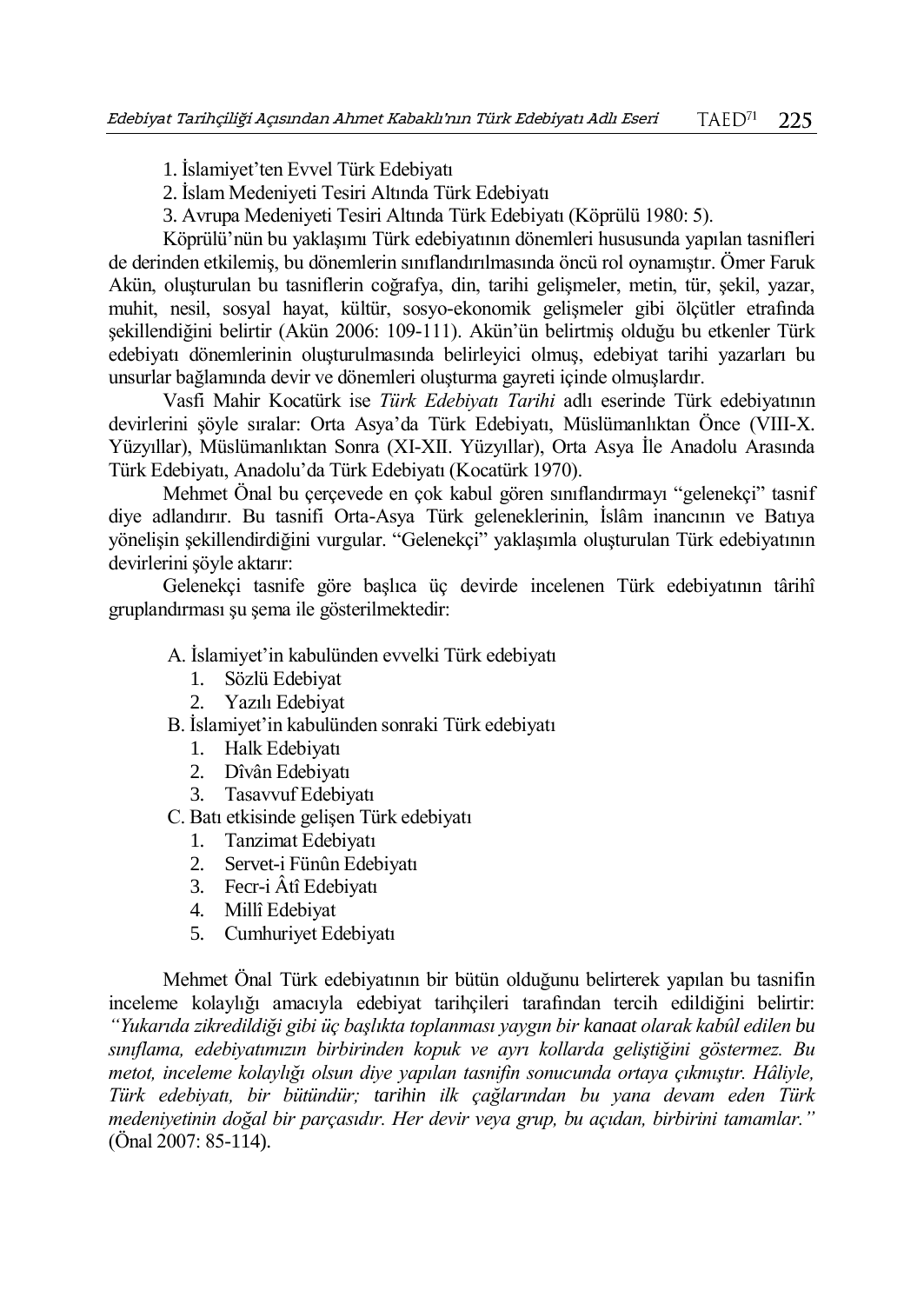Türk edebiyatına bütüncül bir bakış açısıyla yaklaşılması gerektiğini belirten Dursun Yıldırım ise yapılan bu tasnifleri eleştirir: Tasavvuf edebiyatı yahut dinî edebiyat, İslâmiyet öncesi Türk edebiyatı, İslâmiyet sonrası Türk edebiyatı, Eski edebiyat, Yeni edebiyat, Halk edebiyatı vs. tanımlarının tutarsız olduğunu ve birbiriyle çeliştiğini bu nedenle kapsayıcı olmaktan uzak tasnifler ortaya çıktığını ifade eder (Yıldırım 2001: 78).

Ahmet Kabaklı'nın Türk edebiyatının dönemleri hususundaki görüşleri bu alanda yapılan önemli akademik çalışmalarla paralellik gösterir. İlk cildi 1966 yılında yayımlanan *Türk Edebiyatı* eserinde, daha önce kaleme alınmış ve edebiyat tarihçiliği hususunda önemli yer edinen çalışmalar doğrultusunda tasniflere yer verildiği görülmektedir. Eserde Türk edebiyatı hakkında genel hususlar bu doğrultuda şekillenmiştir. Türk edebiyatının tarihi dönemleri hakkında Kabaklı "üstat" olarak nitelendirdiği Mehmet Fuad Köprülü'nün tasnifinden ayrılmaz ve birkaç küçük farklı adlandırmayla Türk edebiyatını üç döneme ayırır:

1. İslamiyet'in Tebliğinden Önceki Türk Edebiyatı

2. İslam'la Kaynaşmış Türk Edebiyatı

3. Batıya Yönelmiş Türk Edebiyatı (Kabaklı 2002/2: 17).

Görüldüğü üzere Türk edebiyatının çeşitli dönemlere ayrılması hususunda birçok farklı tasnif karşımıza çıkmaktadır. Bu devirler başta coğrafya olmak üzere, yüzyıl, benimsenen dini düşünce, mili yaklaşımların tesiri, Batı etkisi gibi birçok nedene bağlanmaktadır. Ahmet Kabaklı da Türk edebiyatını dönemlere ayırırken Köprülü'nün benimsemiş olduğu; İslamiyet öncesi, İslamiyet sonrası ve Batı etkisi hususlarını dikkate alarak bir tasnife gittiği söylenmelidir.

Yazar konunun çok geniş olması sebebiyle ikinci cildin kapsamını sadece "İslamiyet'in Tebliğinden Önceki Türk Edebiyatı ve İslam'la Kaynaşmış Türk Edebiyatı" çerçevesinde sınırlı tutmuş, Batı Etkisinde Gelişen Türk Edebiyatı devrini ise sonraki ciltlerde ayrıntılı olarak işlemiştir.

Kabaklı, burada İslami Devir Türk Edebiyatı'nı da iki bölüme ayırarak incelemeyi bu tasnif üzerinden yapmayı uygun görmüştür: Bu bölümler, Tekke edebiyatı ve Halk edebiyatı olmak üzere iki ana başlıktan müteşekkildir. Tasnif sadece bununla sınırlı kalmamış, Tekke ve Halk edebiyatını da kendi içinde yüzyıllara ayırarak, yazar-eser bağlamında ayrıntılı olarak incelemiştir. Kabaklı, burada eserini bir tezkire mahiyetinden kurtararak devirler hakkında bilgiler vermiş, örnek olarak seçtiği şahsiyetleri çeşitli yönleriyle incelemeye tabi tutmuştur. Örneğin Fuzuli tanıtmasında Hayatı, İlim ve Kültürü, Felsefi İnancı, Fuzuli'de Aşk, Fuzuli'nin Dili, Şiirinin Nitelikleri başlıkları altında çeşitli değerlendirmelerde bulunarak eserin mahiyetini genişletmiştir.

*Türk Edebiyatı* adlı eserin üç, dört ve beşinci ciltleri ise genel itibarıyla "Batı Etkisinde Gelişen Türk Edebiyatı" devrine ayrılmış, bu doğrultuda dönem, yazar ve eserler aktarılmıştır.

Tanzimat sonrası oluşan edebi yönelimlerin ve fikir-sanat akımlarının incelendiği *Türk Edebiyatı* eserinin üçüncü cildi ise toplamda 848 sayfadan oluşmaktadır. Bu ciltte başlangıçta Türk edebiyatının Batı edebiyatı ile münasebeti verildikten sonra sırasıyla Tanzimat, Servet-i Fünûn, Milli Edebiyat dönemi şair ve yazarları incelenmiştir. Bununla birlikte devri etkileyen edebi akımlar ve yüzyıla damga vurmuş edebi topluluklar dikkatlere sunulmuştur.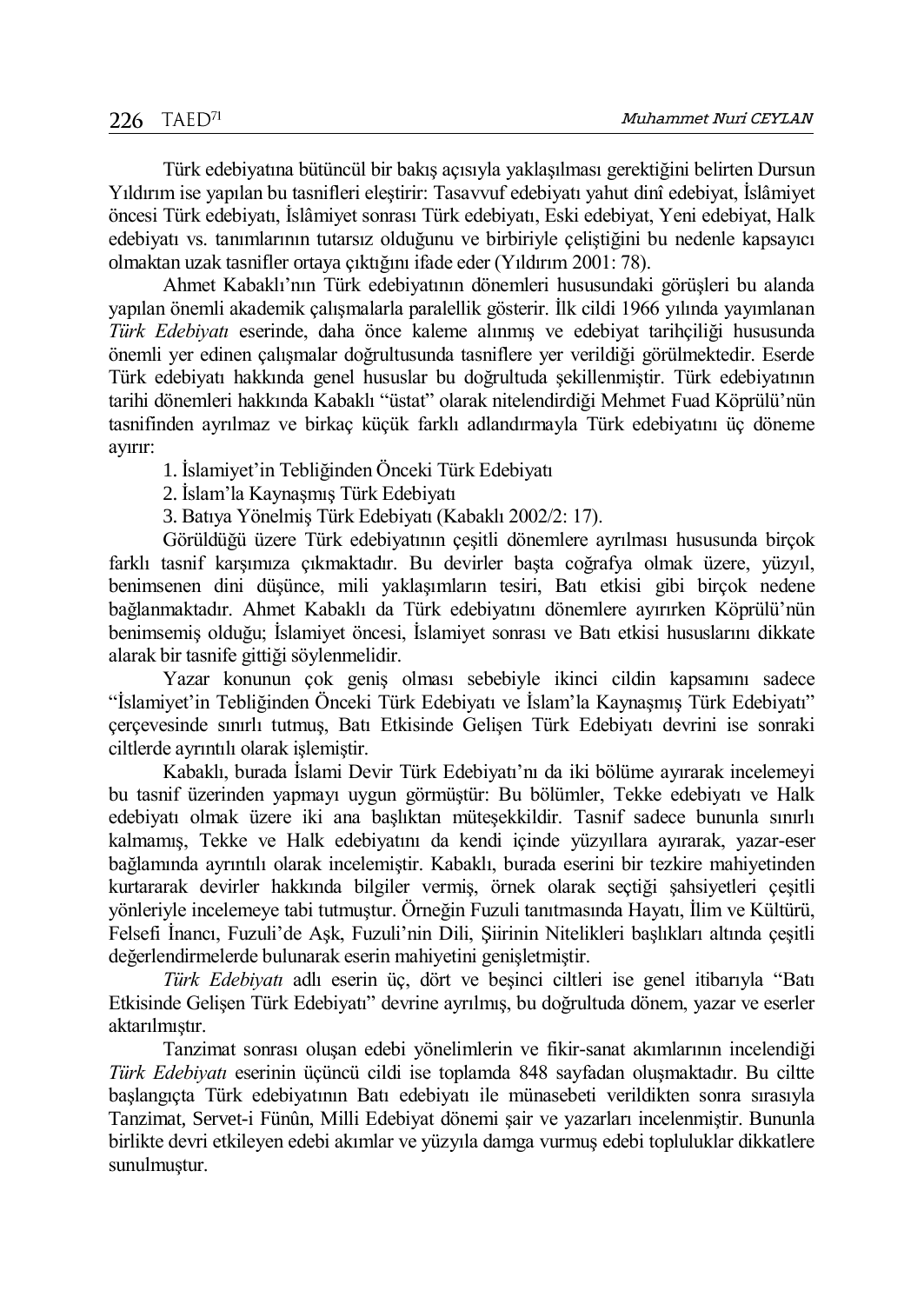Yazara göre Batı Etkisinde Gelişen Türk Edebiyatı şu dört devreden oluşmaktadır: I. Tanzimat II. Servet-i Fünûn III. Milli Edebiyat IV. Yeni Edebiyat (Kabaklı 2002/3: 10).

Kabaklı bu bölümde devrin siyasi, sosyokültürel vs. yapısından bahsettikten sonra, yukarıda zikredilen devirlerin edebi özelliklerine, döneme damga vurmuş şahsiyetlerin edebi anlayışlarına ve edebi topluluklara ayrıntılı olarak yer verir. Üçüncü ciltte yazar Tanzimat, Servet-i Fünûn, Milli Edebiyat ve Yeni Edebiyat başlıkları altında bu dönemleri derinden etkileyen düşünce akımlarını (İslamcılık, Türkçülük, Osmanlıcılık Atatürkçülük, Milliyetçilik, Sosyalizm vs.) irdeler ve şair/ yazarları hem kronolojik hem de etkilendikleri bu akımlar çerçevesinde değerlendirir.

Bu ciltte, okurların nazar-ı dikkatini celbeden nokta ise Kabaklı'nın eserini yine türlere göre tasnif etmesidir. Ahmet Kabaklı, "Yazarlar ve Şairler" başlıklarını açarak nesir ve nazım türlerine dikkat çeker, döneme damga vurmuş isimleri bu tasnife göre sıralar. Üçüncü ciltte "Yeni Edebiyat" olarak nitelendirdiği 1930 sonrası edebi oluşumları içeriğinin çok kapsamlı olduğu gerekçesiyle- genel hatlarıyla okurlara sunar, Yeni Edebiyat devri şair ve yazarlarını daha sonra dördüncü ve beşinci ciltlerde ayrıntılı olarak inceler.

Üçüncü cildin devam niteliğindeki dördüncü cilt ise toplamda 936 sayfadan müteşekkildir. Bu ciltte; 1940 sonrası şiir sahasında ün yapmış önemli şairlerin hayatları ve eserleri aktarılmıştır. Ayrıca çeşitli düşünce akımlarına yer verilerek şairler, etkilendikleri bu akımlar etrafında değerlendirilmiştir.

Bu ciltte dikkat çeken hususlardan biri de şairlerin Yeni edebiyat ve Halk edebiyatı bağlamında iki kısımda incelenmiş olmasıdır. Kabaklı dördüncü ciltte bu ayrıma özellikle dikkat çekmiş ve şahısları bu çerçevede tanıtmayı tercih etmiştir. Eserin son kısmında 20. yüzyıl halk şairlerine yer vermiş, devrin önde gelen halk şairlerinin hayatlarını ve eserlerini dikkatlere sunmuştur.

Dördüncü ciltteki tasnif ise yine düşünce akımları, tarihi dönemler ve edebi topluluklar çerçevesinde yapılmıştır: "1940 Sonrasının Başlıca Şairleri", "Bağımsız Şairler", "Yeni Gelenekçi Şiir", "İkinci Yeni", "1980'li Yılların Şiiri", "Yeni İslamcı Akım" başlıkları bu ciltte yapılan sınıflandırmalar olarak karşımıza çıkar. Bununla birlikte XX. yüzyıl Azerbaycan şiiri, Azerbaycan şiirinin özellikleri ve Azerbaycan şiirinin önemli şahsiyetleri olan Samed Vurgun, Süleyman Rüstem, Mikail Müşfik, Hüseyin Hüseyinzade, Bahtiyar Vahapzade, Şehriyar vd. esere konu olmuştur.

*Türk Edebiyatı* adlı çalışmanın beşinci ve son cildi ise XX. yüzyılda roman ve hikâye türünde eser veren şahsiyetlere ayrılmıştır. Bu cilt toplamda 944 sayfadan meydana gelmektedir. Burada da genel çerçevenin döneme damga vuran, yazarların düşünce dünyasını şekillendiren fikir akımlarından yola çıkılarak çizildiği görülür. Bu sınıflandırma içinde "Sosyal Gerçekçi ve Köycüler" (Kemal Tahir, Orhan Kemal, Aziz Nesin vd.), "Yeni İslami Roman" (Hekimoğlu İsmail, Rasim Özdenören, Şükrü Karaca vd.), "Soyutçular" (Leyla Erbil, Oğuz Atay, Yusuf Atılgan, Orhan Pamuk) gibi başlıklar yer almaktadır.

Yazar bu kısımda ilk olarak şahsiyetlerin hayatı, sanatı, kişiliği ve dünya görüşlerini sıralamış, ardından eserlerden örnekler sunarak bu incelemeler üzerine bina ettiği savlarını desteklemiştir. Tanıttığı yazarlardan birçok örnek metni okurların beğenisine sunmuştur.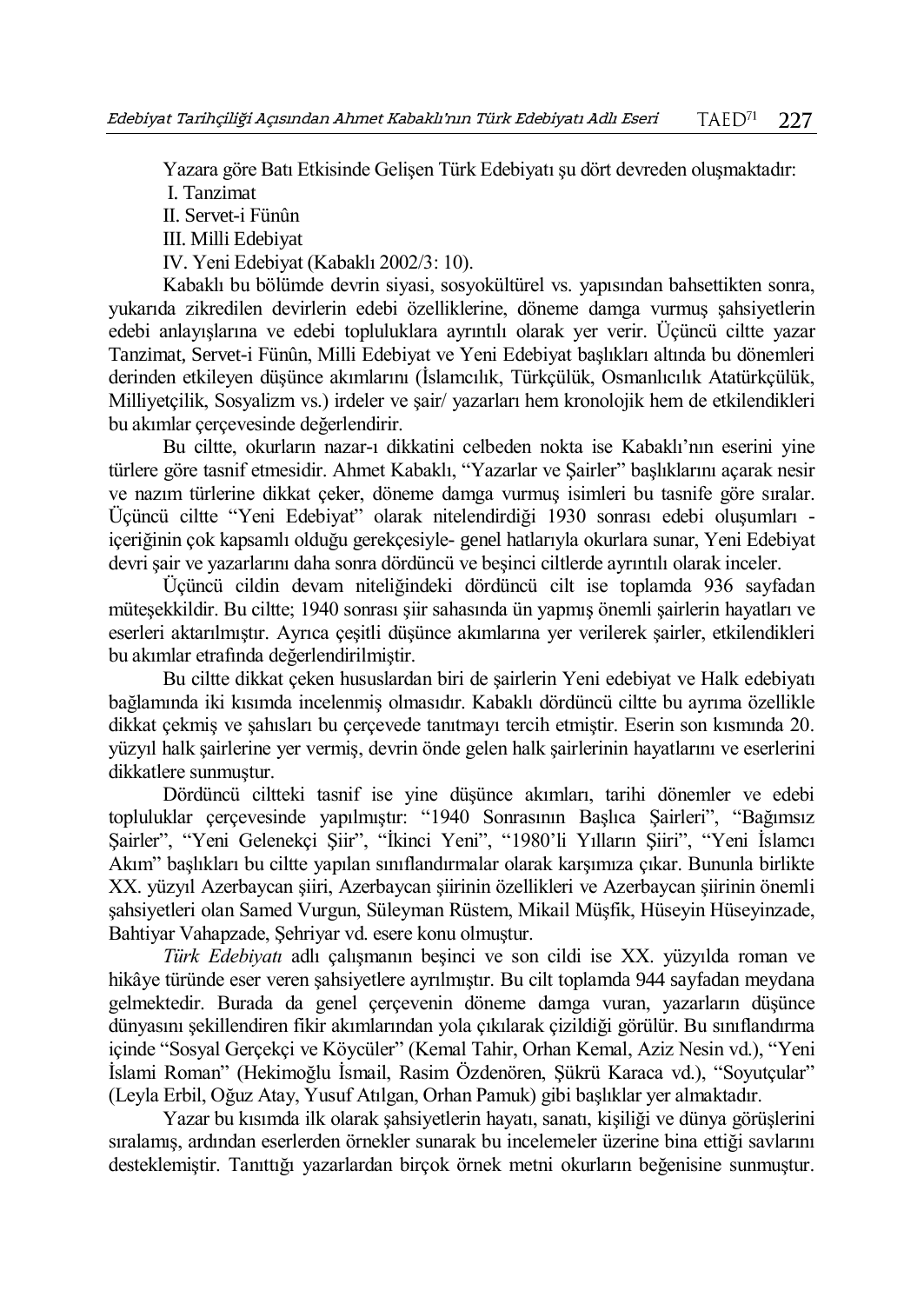$\overline{a}$ 

Fakat Kabaklı, örnek metinleri teferruatlı incelememiş, eserlerle ilgili sadece kısa açıklamalara yer vermiştir. Ayrıca bir önceki ciltte olduğu gibi Çağdaş Türk Dünyası Edebiyatı kapsamında, döneme damga vurmuş iki önemli isim Cengiz Aytmatov ve Cengiz Dağcı'yı okurlarla buluşturmayı da ihmal etmemiştir.

*Türk Edebiyatı* eserinin altıncı cildi ise Ahmet Kabaklı'nın ömrü vefa etmediği için yayımlanamamıştır. Kabaklı, bu ciltte 1930'lardan kendi dönemine kadar edebiyatın diğer türlerinde eser veren yazarlardan örnekler aktaracağını ifade etmiş fakat bu hayali gerçekleşememiştir. Bu nedenle edebiyat tarihleri içerisinde önemli bir yer işgal eden *Türk Edebiyatı* adlı bu eser beş cilt olarak okurlarla buluşmuştur.<sup>13</sup>

*Türk Edebiyatı* eserinde dikkat çeken unsurların başında eserin tüm kesimler tarafından anlaşılma hassasiyeti gelmektedir. Bu gaye doğrultusunda incelenen şair, yazar, dönem, eser vs. ardından "açıklama" başlığı altında bir sözlük verilmiştir. Bunun yanı sıra bu "açıklama" kısımlarında incelenen eser yahut metnin içeriğinde açıklamaya ihtiyaç duyulan bir mevzu hakkında okurlar kısmen bilgilendirilmiştir. Eserin daha sonraki baskılarında ise "açıklamalar" yerine "kelimeler" ifadesinin tercih edildiği görülmektedir. Her kesimden bireye hitap etmesi amacıyla hazırlanan çalışmada ortaya konan bu uygulamayla, okurların aklında oluşabilecek soru işaretlerini gidermek ve anlam bakımından sıkıntı çekmelerinin önüne geçmek gayesiyle böyle bir yol izlenmiştir.

*Türk Edebiyatı* adlı eserin takdire şayan en önemli yanlarından biri de her bilgi paketi ardından "okunacak eserler" başlığı altında bibliyografyalar verilmiş ve o konu hakkında ilgililerin, daha kapsamlı bilgi edinebilmeleri için başvuru eserlerinin sıralanmış olmasıdır. Böylelikle konu hakkında ayrıntılı bilgi sahibi olmak isteyen okurlara büyük bir kolaylık sağlanmıştır.

### **2. Ahmet Kabaklı'nın Edebiyat Tarihçiliği**

Ülkemizdeki dil ve edebiyat tarihi çalışmalarının amacı öz itibarıyla; Türklerin dil ve edebiyat tarihlerinin incelenmesi, başlangıçtan günümüze gelişim evrelerinin belirlenmesi ve kendi dönemlerine damga vurmuş şahsiyetler başta olmak üzere diğer ediplerin çeşitli yönleriyle tanıtılmasıdır. Mehmet Önal Türk Edebiyatı'nın kapsamı ve bu doğrultuda oluşturulacak eserlerin önemini şöyle ifade eder: *"Türk edebiyatı, Türklerin tarih sahnesine çıkışından zamanımıza kadar süren binlerce yıllık bir devreyi; milletimizin yaşadığı çok geniş bir coğrafyayı, bu zaman ve bu coğrafyada oluşmuş irfan ve medeniyetin içinde ortaya konan eserleri; bu eserlerin terkîbinde bize ulaşan millî zevki ve bediî tefekkürü ihtivâ eden zengin bir edebiyatın adıdır. Türk edebiyatının tamamında, sınırlarının çizilmesinde ve sınıflandırılmasında, bu zenginliği görmek mümkündür"* (Önal 2010: 141). Bir milletin kültürel hafızası olan edebiyat tarihi eserlerinin vücuda getirilmesi bu açıdan büyük bir değer ifade etmekle birlikte, edebiyat tarihi hazırlayanlara da çok önemli sorumluluklar yüklemektedir. İşte bu sorumluluğu yüklenen ve bakış açısıyla

<sup>&</sup>lt;sup>13</sup> Kitabı yayımlayan Türk Edebiyatı Vakfı altıncı cilt hakkında şu notu aktarmaktadır: "Merhum Ahmet Kabaklı, daha ziyade inceleme ve deneme yazılarını içine alan 6. cildi hemen hemen tamamlamış ve baskıya hazır hale getirmişti. Esere son şeklini verirken hastalandı. Vefatı sonrası bu cildi çok aramamıza rağmen nereye koyduğunu bulamadık. Eğer bir gün bulabilirsek o cildi de takdim edeceğiz." (Kabaklı, 2002/1: 21).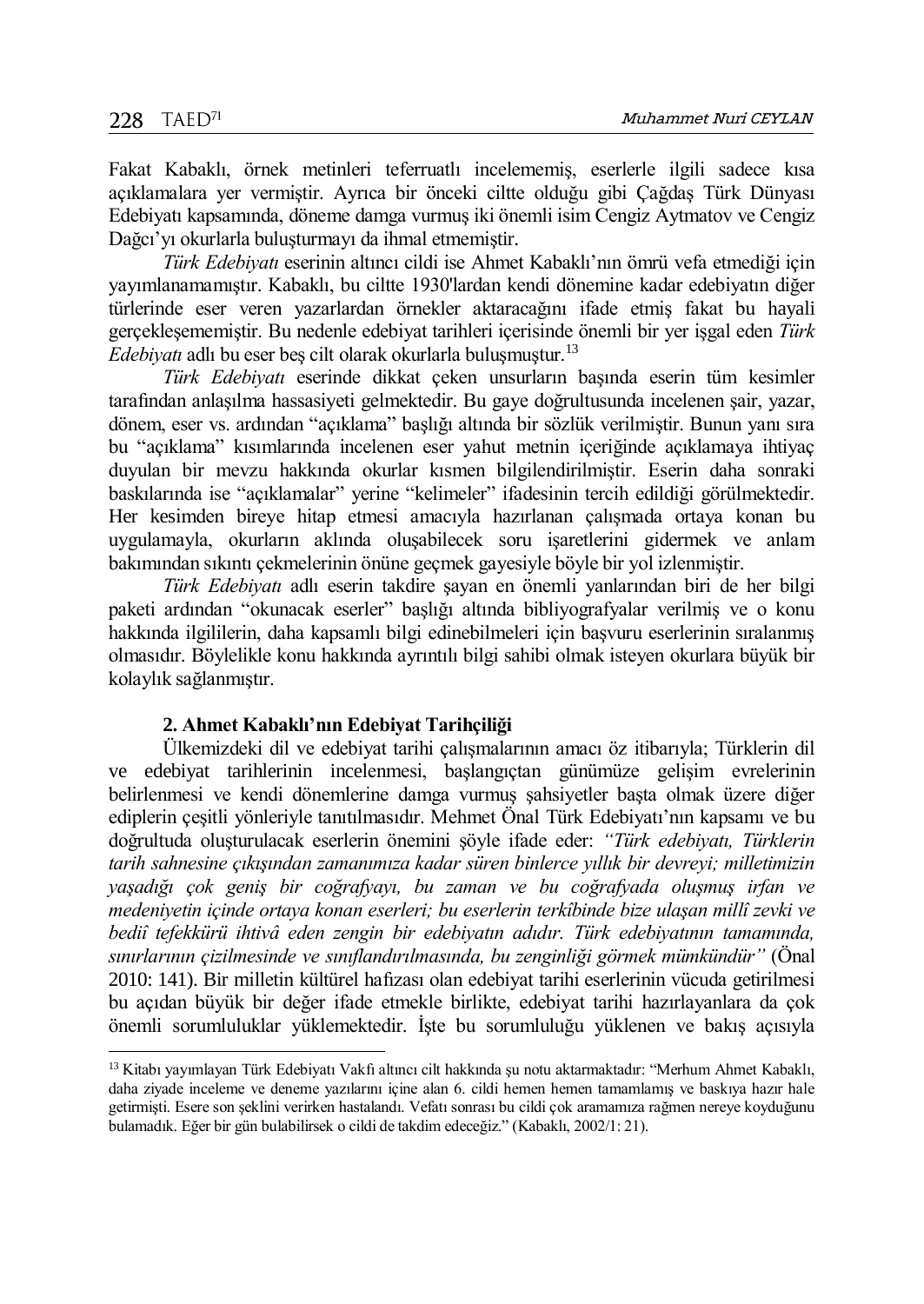edebiyat tarihçiliğine yeni bir soluk getiren önemli mütefekkirlerden biri de Ahmet Kabaklı'dır. Kabaklı, bu amaç doğrultusunda uzun araştırma ve incelemelerin ardından *Türk Edebiyatı* adıyla bir eser vücuda getirmiştir. Birol Emir Ahmet Kabaklı'nın kaleme almış olduğu Türk Edebiyatı eserinde hem kullandığı yöntemi hem de eserin önemini şöyle özetler: "Bütün devirleri, meseleleri, şahsiyetleri, türleri ve eserleriyle başlangıcından günümüze kadar Türk edebiyatı tarihini bir bütün olarak yazmak, Ahmet Haşim'in dediği gibi; üniversitenin cübbe ve takke giydirmediği iki büyük Türk Edebiyatı hocasına nasip oldu: Nihad Sami Banarlı ve Ahmet Kabaklı" (Emil 2001: 19) Eserini oluştururken *"Edebiyat tarihi nedir?" "Edebiyat tarihçiliği nasıl olmalıdır?",* "Hangi yöntem ve tarzlar kullanılmalıdır?" gibi sorulara cevap aramış ve bu çerçevede görüşlerini sıralamıştır. Ahmet Kabaklı'nın edebiyat tarihçiliğine bakış açısını ve takip ettiği metodolojiyi en iyi ortaya koyacak çalışma *Türk Edebiyatı* adlı eseridir. Onun edebiyat tarihi oluştururken meyyal olduğu üslubun belirlenmesi, kendi döneminin edebiyat zevkini yansıtan şair/ yazarlara karşı tutumunun ve bu doğrultuda izlediği yolun ortaya konmasıyla mümkün olacaktır.

Kabaklı, eserinde benimsediği çalışma disiplinini ve çalışmanın merkezine aldığı şair ve yazarlara yaklaşımını şu ifadelerle aktarır: *"…Şair ve yazarlar üzerinde sağ-sol demeksizin objektif olmaya çalıştık. Elbette kendi söylediklerinden, dost veya hasımlarının dediklerinden ziyade, ele aldığımız edebiyatçının eserlerine itibar ettik. Belli ölçünün üstüne çıkmamış olanlardan, aşırı propaganda zoruyla ünlendirilmiş olsalar bile hiç söz etmedik ki bu kitabımız şairler ve yazarlar sözlüğü niteliği almasın."* (Kabaklı 2002/4: 12). Ahmet Kabaklı çalışmasını eser merkezli olarak tertip ettiğini belirterek, şair ve yazarları değerlendirmede de buna riayet ettiğini, çalışmasını bu prensip doğrultusunda oluşturduğunu vurgulamıştır. Fakat aşağıda ayrıntılı olarak incelenecek olan, yazarın eser merkezli yaklaşımı verilen metinlerin, şair ve yazarları değerlendirmenin ötesinde birer örnek mahiyetinde kaldığını göstermiştir. Yazının devamında edebiyat tarihleri oluşturulurken benimsenen usulleri ve bu usuller hakkında görüşlerini de sıralar. Ahmet Kabaklı'nın bu yaklaşım tarzlarını ayrı ayrı incelemesi, çalışmasının şekillenmesinde hangi bakış açısını benimsediğini göstermesi açısından öneme sahiptir. Kabaklı bu usulleri şöyle sıralar: Edebiyat tarihini, canlı bir tarih şubesi sayan metot, edebiyatı toplum meseleleriyle izaha çalışan "Sosyolojik" metot, eserleri güzellik ve sanat yönüyle ele alan "Estetik" metot, eseri ve sanatçıyı etkileyen vakaları başlangıçtan alarak bir bütün hâlinde inceleyen "Genetik" metot, sanatçının ruh hâline göre şekillenen "Psikolojik" metot, sanat oluşumlarını alt yapı olarak adlandırdıkları ekonomi ile açıklayan "Ekonomik" metot (Kabaklı 2002/1: 25). Bu metotlarla birlikte edebiyat tarihçiliği hususunda Batı'da rağbet gören iki yaklaşımdan daha bahseder. Bunlar Lanson metodu ve R. Wellek'in ortaya atmış olduğu; eser ve yazar merkezli yaklaşım. Kabaklı ilk olarak Lanson metoduna değinir ve onu şöyle tanımlar: *"Edebi eserler, ekollerin, çağın, çevrenin, tarih ve iktisat şartlarının yazarları etkilemesiyle meydana gelirler. O kadar ki eserin ortaya konduğu sosyal çevreyi tanımadan, onu hakkıyla izah etmek mümkün olmaz. Ayrıca devirlerin, yazar ve şairlerin, başka ülke edebiyatçıları ile kıyaslanması da o eserleri anlamanıza yarayacak önemli metot unsurlardandır."* (Kabaklı 2002/1: 27). Bu çerçevede Lanson metodunun etkisini *Türk Edebiyatı* eserinde görmek mümkündür. Kabaklı'nın da belirttiği üzere Lanson, çalışmanın merkezindeki eseri tarihî-sosyal şartlara, dönemin özelliklerine bağlayarak açıklamaya çalışmış ve eseri dönem şartlarından bağımsız düşünmemiştir. Lanson'a göre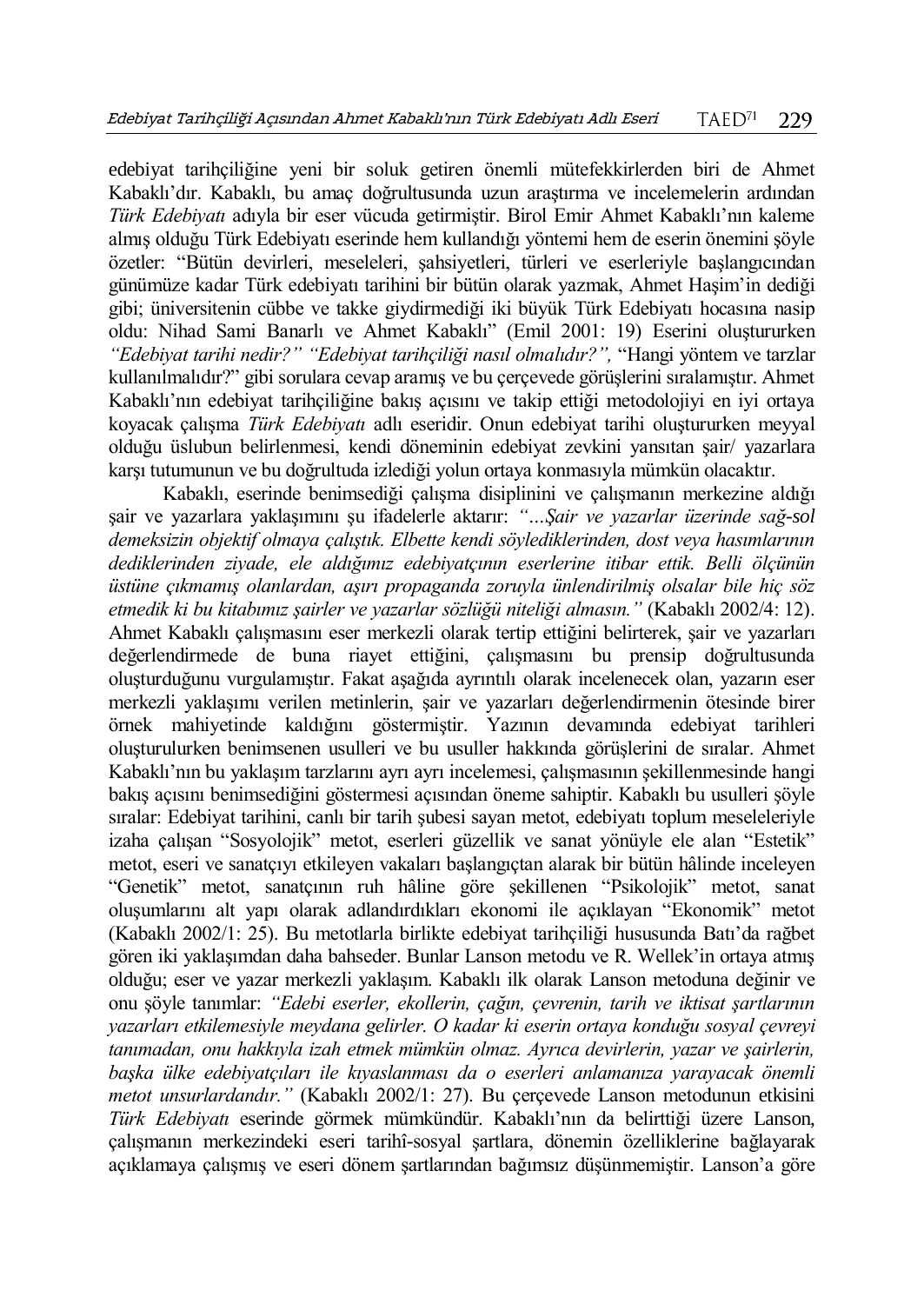edebiyat tarihi, medeniyet tarihinin bir parçasıdır. Lanson'a göre bir edebiyat tarihi hazırlanırken şu dikkatler büyük ehemmiyet arz eder: *"Bizim başlıca ameliyelerimiz şunlardır: Edebî metinlere vukuf kazanmak; bu metinlerdeki ferdî unsurları maşerî unsurlardan, orijinal kısımları an'anevî kısımlardan ayırmak üzere bu metinlerin mukayesesini yapmak; bunları, nevîler, mektepler, hareketler itibarıyla tasnif etmek ve nihayet, bu suretle vücuda getireceğimiz metin gruplarının, gerek memleketimizin fikrî, manevî ve içtimâî hayatıyla, gerek Avrupa medeniyet ve edebiyatının inkişafıyla olan münasebetlerini tayin etmektir."* (Lanson 2017: 79). Lanson yazının devamında; edebiyat tarihçisinin farklı birçok ilimden yararlanması gerektiğini, bu ilimler aracılığıyla eseri vücuda getirmenin daha sağlıklı olacağına vurgu yapmıştır (Lanson 2017: 80-82). Köprülü'nün *Türk Edebiyatı Tarihi* adlı eser incelendiğinde burada Lanson metodundan izler görmek mümkündür. Ömer Faruk Akün, Köprülü'nün kaleme almış olduğu eserin kapsamını ve bir nevi eserde kullanmış olduğu yöntemi şöyle özetler: *"Türk edebiyatı tarihini onun gibi bütün devir ve sahaları ile kuşatacak çapta ele almak çok büyük imkânlar ve fedakârlıklar isteyen bir iş olduğundan başkaları böyle geniş bir çalışmanın içine girememişlerdir."* (Akün 2006: 107). *Türk Edebiyatı Tarihi* adlı eser incelendiğinde Köprülü'nün Türk edebiyatını bir bütün olarak gördüğü, edebiyat tarihini, Türk medeniyet tarihi gelişimi içinde ele aldığı, edebiyatın coğrafi, sosyo-ekonomik, dini, kültürel siyasi etkenler etrafında şekillendiği düşüncesiyle eserini oluşturmaya çalıştığı görülebilir. Ahmet Kabaklı'nın beş ciltten müteşekkil *Türk Edebiyatı* eserinin de genel hatlarıyla Lanson ve Köprülü'nün benimsemiş olduğu çizgide olduğu vurgulanmalıdır. Kabaklı yukarıda belirtildiği üzere eserinde sanatçıyı etkileyen, eserlerin oluşumunu şekillendiren tarihi ve iktisadi şartlara zaman zaman yer vermiş, devrin sosyal şartlarını aktarmaya çalışmıştır. Lanson'un ortaya atmış olduğu bu tarz R. Wellek tarafından eleştirilmiş ve o da farklı bir yönelimle edebiyat tarihlerinin oluşturulması gerektiğini belirtmiştir. Kabaklı, R. Wellek'in uygulamaya çalıştığı metodu ise şöyle özetler: *"Ancak edebi eserleri dış sosyal tesirlere fazlasıyla bağlayan bu katı sosyal, biraz da kaderci anlayışa karşı görüşler zamanla gelişmiştir. Edebiyat tarihine ve edebi eserlere hem tarihçi hem de tenkitçi (yani objektif ve sübjektif) gözle bakılması gerektiğini söyleyen Rene Wellek, edebi eser dış şartlardan ziyade, kendi üslubu ve şartlan içinde incelenmelidir, görüşünü savunmuştur. Bu bakışa göre edebiyat tarihi ve tenkidin konusu, eserlerin ve yazarlarının kendileridir."* (Kabaklı 2002/1: 27). Wellek'in edebi eseri dış şartlardan ziyade sanatçı ve eser bağlamına indirgemesi Kabaklı'da tam manasıyla karşılık bulmaz. Çünkü Ahmet Kabaklı'ya göre devrin sosyal, siyasal, kültürel gelişmeleri şahsiyetleri derinden etkiler ve eserlerin oluşumlarını şekillendirir. Bu sebeple tüm bu noktaları aktarmak elzemdir.

Lanson edebiyat tarihini oluşturmada dış faktörleri daha çok önemserken, Wellek dış tesirlerden ziyade eser ve yazarlara yönelimin daha doğru ve daha sağlıklı olacağını savunmuştur. Buradan hareketle Kabaklı'nın da edebiyat tarihçiliği hususunda Lanson'un düşüncelerini savunduğu söylenmelidir. Tüm bunların ışığında edebiyat tarihçiliği alanında farklı bakış açılarıyla birlikte Tarihçi metot, Sosyolojik metot, Estetik metot, Genetik metot, Psikolojik metot, Ekonomik metot, Tarihçi-Tenkitçi metot gibi yaklaşımlar gün yüzüne çıktığı ifade edilmelidir (Çetişli 2011: 323-328). Ahmet Kabaklı modern edebiyat tarihi yazıcılığı açısından önem arz eden bu iki ismin uygulamaya çalıştıkları metotlardan ve bu alanda kullanılan diğer usullerden kısaca bahsederek eserinde uygulamaya çalıştığı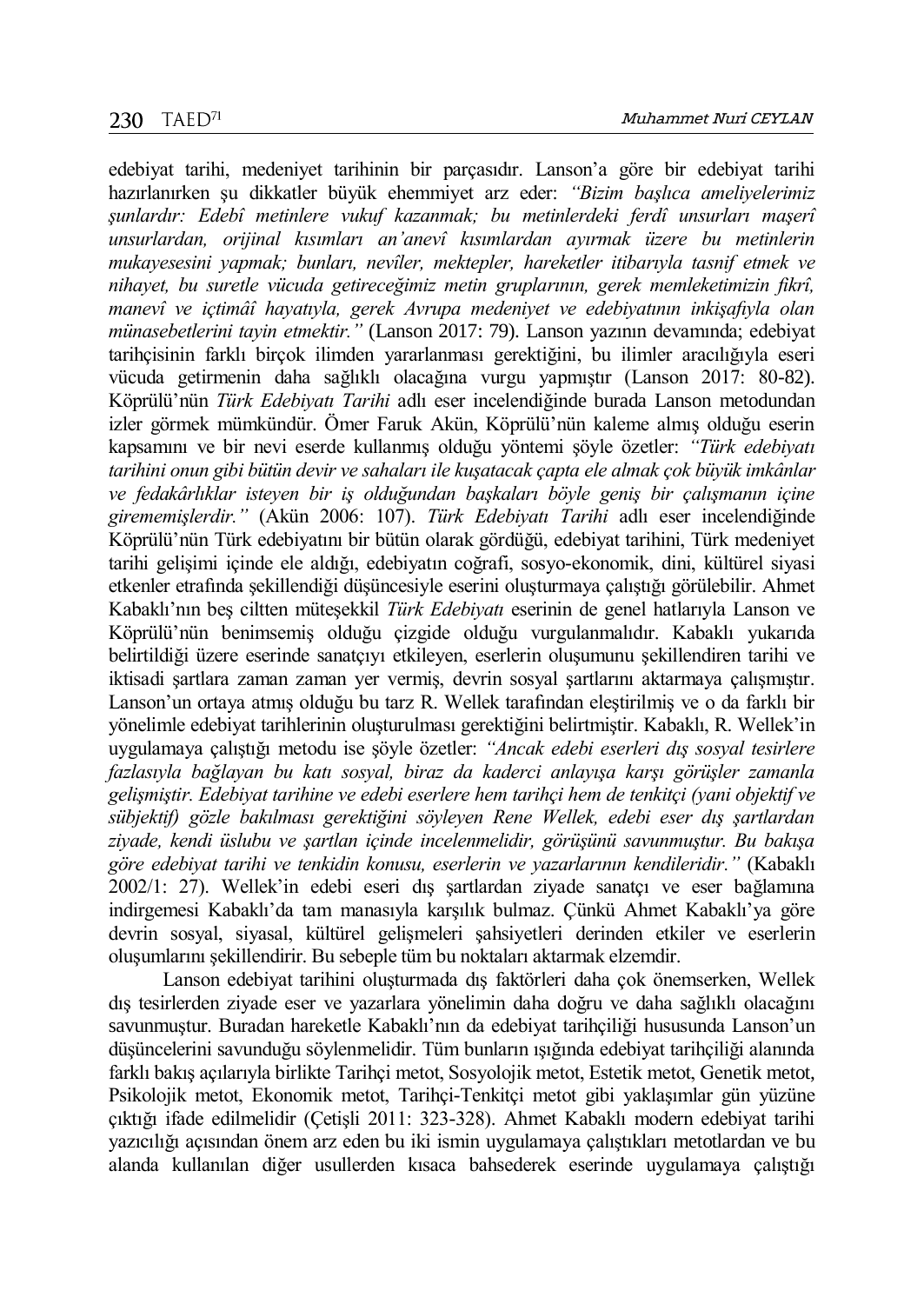yöntemleri temellendirmeye çalışmıştır. Şaban Sağlık kaleme almış olduğu "Edebiyat Tarihi Edebiyat Ansiklopedisi Edebiyat Antolojisi: Ahmet Kabaklı'nın Türk Edebiyatı" başlıklı makalesinde yazarın bu husustaki tavrını şöyle özetler: *"Edebiyat tarihlerinde şüphesiz tasnifler yapılır. Ama bu tasniflerde belirli bir sistematik olur. Mesela yazarlar ya benimsedikleri edebiyat akımlarına ya ideolojik tavırlarına ya da sanat-estetik kabullerine göre tasnif edilebilir. Ahmet Kabaklı'nın tasniflerinde bu hassasiyetin yeterince gözetilmediği açıktır. Bazen ortak sanat-estetik algısına, bazen de ideolojik yönelime göre yapılan kategorilerde belirli bir sistematikten çok, Kabaklı'nın tercihleri rol oynamış gibidir."* (Sağlık 2008: 101) Bu yöntem ve usuller bağlamında bize göre Kabaklı, *Türk Edebiyatı* eserini şu yaklaşım tarzları etrafında şekillendirmiştir:

# **2.1 Tarihçi Yaklaşım**

Ahmet Kabaklı, *Türk Edebiyatı* eserini oluştururken üç farklı bakış açısını benimsemiş ve çalışmasını bu çerçevede vücuda getirmiştir. Bunlardan ilki Mehmet Fuad Köprülü'nün ortaya atmış olduğu "afaki-tarihçi görüş"tür. Bu yaklaşıma göre eser vesikalara dayanmalı, aktarılan bilgilerde sebep-sonuç ilişkisi gözetilmeli, şair, yazar ve eserlere tarafsız bir bakış açısıyla yaklaşılmalı ve bu doğrultuda onlara yer verilmelidir (Köprülü 1980: 3). Köprülü'nün ifade etmiş olduğu; sebep-sonuç ilişkisine dayalı edebiyat tarihçiliği yaklaşımı, edebiyat tarihçilerinin yöntem belirlemesi hususunda önemli bir yönelimi ortaya çıkarmıştır. Çünkü bu bakış açısı içtimai her türden değişim ile edebiyat tarihi mevzularının gelişimini bir bütün olarak görür ve ona göre hareket edilmesini gerekli kılar: "İlmî bir edebiyat tarihi, bir yandan olayların (gelişme ve değişmelerin) sebepleri hakkında bir açıklama yapmayı, öbür yandan olayları ve var olan birikimi bütünlüklü, anlamlı bir tasvire kavuşturarak tarihin mümkün mertebe nesnel bir görüntüsünü oluşturmayı amaç edinecektir" (Metin 2008: 106). Kabaklı *"afaki-tarihçi"* yaklaşım gereği, sebep-sonuç ilişkisine azami oranda hassasiyet gösterir. Aktardığı şahsiyetler hakkında ileri sürdüğü görüşlerini o şahsın hayatı, siyasi, sosyal düşünceleri vs. ile bağdaştırarak bu yöntemin gereğini icra etmeye çalışır.

Fakat şahıslara ve eserlere tarafsız bakış açısıyla yaklaşma hususunda aynı hassasiyeti gösteremez. Beş ciltlik bu eser incelendiğinde, yazarın çalışmaya alacağı şair ve yazarları, onların ortaya koydukları eserleri değerlendirirken takındığı üslup konusunda, duygu ve düşünce dünyasından ne kadar bağımsız hareket ettiği yahut tarafsız bir yaklaşım sergilediği tartışma konusudur. Örneğin beşinci ciltte Marksist olarak nitelendirilen Aziz Nesin'i tanıtırken, Kabaklı şu ifadeleri kullanır: *"Halkçılığı kendisine baş ilke yapmış bir mizahçının halkın töre ve adetlerini tefe almaktaki başarı ve cesareti bu ilke ile ters düşmektedir. Hele Türk halkının inanç konuları ile mukaddes dini duyguları ile alay edilmesi Aziz Nesin'in gerçek halkımızla değil ancak yarı aydın, devrimci, tepeden inmeci, millete yeni düzen vermeye kalkan zorbalık kişilerle bütünleşmiş olduğunu düşündürmektedir."* (Kabaklı 2002/5: 339). Buna karşın muhafazakâr bir şahsiyet olan Samiha Ayverdi'yi ise daha farklı bir üslup ve yaklaşımla okurlara tanıtır: *"Tarih görüşü, manevi değerlere bağlılığı, fizik ötesine açılan huzur özleyişi ve bize özgü bir dünyadan kopmuş olmanın verdiği ıstırap anlatışıyla Samiha Ayverdi, Payitaht İstanbul etrafında Türk topluluğunun mazi ve gelecek bağlarını sağlam milliyetçilikle, manevi değerler üzerine kurmayı teklif eden bir romancıdır."* (Kabaklı 2002/5: 46). Kabaklı'nın yukarıdaki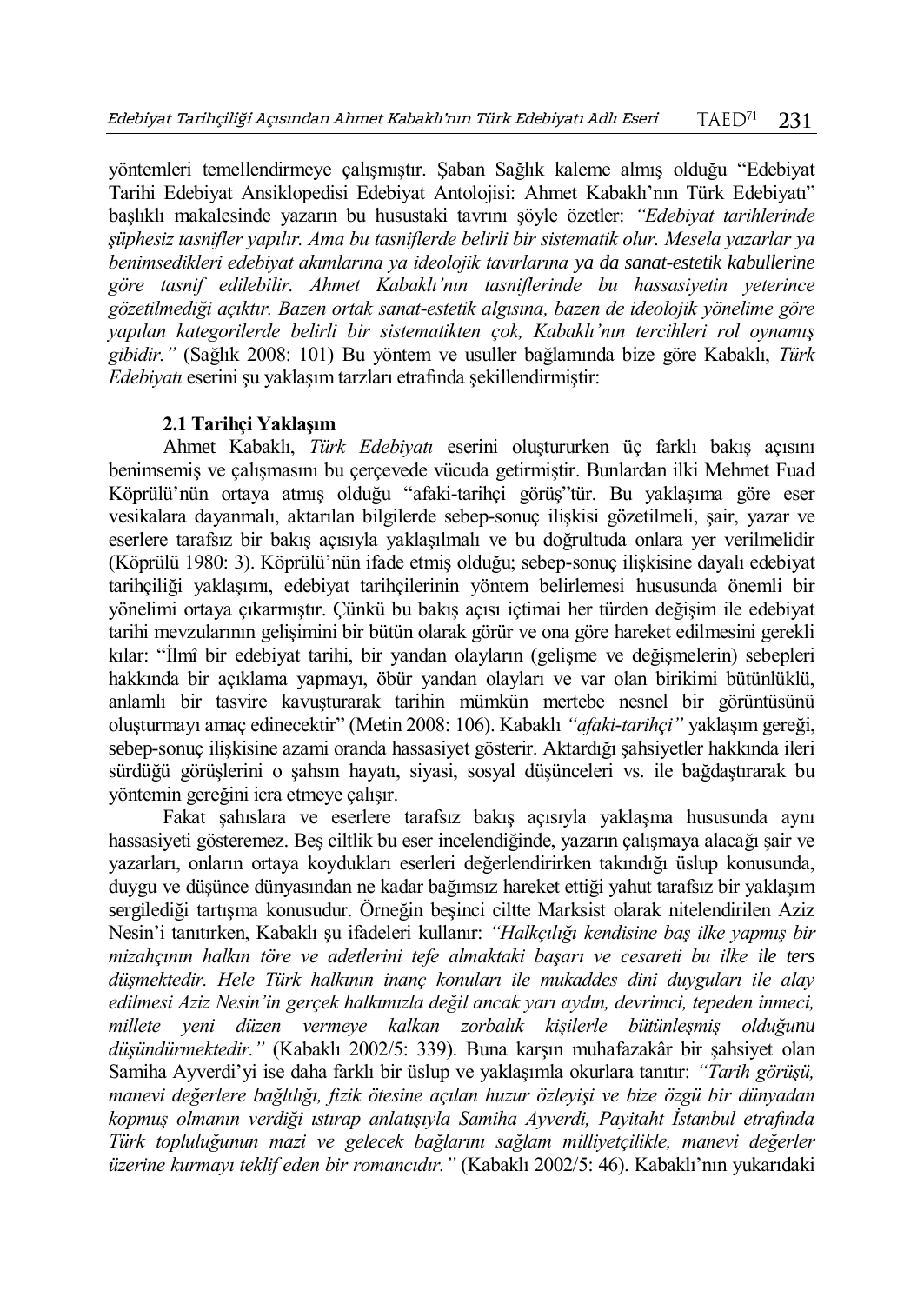pasajda Samiha Ayverdi'yi tanıtırken kullanmış olduğu *"bize özgü bir dünyadan kopmuş"* ifadesi de Ahmet Kabaklı'nın dünya görüşü ve ideolojisi hakkında ipucu vermesi bakımından önemli bir ayrıntıdır.

Ahmet Kabaklı'nın düşünce dünyası temel itibarıyla Türk-İslam çerçevesinde şekillenmiştir. Bu yönelim onun eserlerine yansımış ve eserlerinin mahiyetini belirleyen en önemli unsur olmuştur. Kabaklı'ya göre Türklük ve İslamiyet ayrılmaz bir bütündür. Burada Türklük bedeni İslamiyet ruhu temsil eder ve bunlar birbirine tarihi, kültürel, edebi, siyasi toplumsal vb. bağlarla sıkı sıkıya bağlıdırlar. Bu bütüncül bakış açısı onun hem Türk milliyetçiliğini hem de İslam şuurunu pekiştirmiştir. Bu yaklaşım eserlerine de yansımıştır (Aydın 2019: 1-10, 238). Kabaklı'nın -her ne kadar milliyetçi/muhafazakâr bir yazar olsa da- kendi düşünce dünyasının karşısında olan şahsiyetler hususunda temelsiz düşünceler sergilemediğinin altını önemle çizmek gerekir. Keza Kabaklı, yazarlara yaklaşımı mevzuunda şu açıklamayı yapma gereği duymuştur: "4. ve 5. ciltte şair ve yazarların hepsi hakkındaki hükümlerimizi sanatkârlara ve tenkitçilere bırakmış değiliz. Şiirlerine, romanlarına bakarak ve eserlerinin çoğunu tahlil ederek, objektif yargılar ortaya koymayı esas tutmuşuz." (Kabaklı 2002/4: 12). Bu açıklama onun şair ve yazarlar hakkında ileri sürdüğü görüşlerini metinler üzerinden yapmaya çalıştığını göstermesi açısından da mühimdir.

*Türk Dili ve Edebiyatı Ansiklopedisi Devirler/İsimler/Eserler/Terimler* adlı sekiz ciltlik kapsamlı çalışmada da *Türk Edebiyatı* eserinin tanıtımı yapılırken, yazarın bu tutumuna dikkat çekilmiş ve bu yaklaşım tarzının, eserin değerine gölge düşürmediği belirtilmiştir: "Milliyetçi ve memleketçi bakış açısı ile yapılan değerlendirmeler karşı görüşte olanları tedirgin etmişse de eserin itibarı zedelenmemiştir." (TDEA 1998: 410). Buradan hareketle Kabaklı'nın, düşüncelerini her zaman vesikalarla ve metinlerle destekleme yoluna gittiği söylenmelidir. Eserine aldığı şahıslar hakkındaki fikirlerini belgelerle desteklemiş, düşüncelerini örneklerle açıklayarak aktarmış, bu fikirleri sağlam temeller üzerine oturtmuştur.

# **2.2 Psikolojik Yaklaşım**

Kabaklı'nın eserinde uygulamaya çalıştığı ikinci usul ise sanatçıların ruh hâllerine göre şekillenen "psikolojik yaklaşım"dır. Kabaklı, *Türk Edebiyatı* eserinde psikolojik usulü, bu usulün savunucularından biri olarak gördüğü Ali Nihat Tarlan bağlamında şöyle tanımlar: *"Daha çok metin incelemelerini ve sanatçıların psikolojik yapılarını gösterecek dil-üslup çalışmalarını ön safta tutan Prof. Tarlan'ın edebiyat tarihi çalışmaları şahıslardan ziyade eserlere dayanır. Daha çok metinlerden şahıslara, mazmunlara, olaylara, düşünce ve duygulara geçen bu tarz edebiyat tarihi öğretimini daha sonra Mehmet Kaplan'da görüyoruz."* (Kabaklı 2002/1: 34). Görüldüğü üzere psikolojik yaklaşım tarzının asıl amacı metinlerden yola çıkarak şair yahut yazarın psikolojik dünyasının eserlere nasıl etki ettiğini veya bunların eserlere nasıl yansıdığını ortaya koymaktır. Yani sanatçıların ruh halleri ile metinlerin etkileşiminin gün yüzüne çıkarılmasıdır. Fakat şunu belirtmek gerekir ki Ahmet Kabaklı psikolojik yöntemi tam olarak bu bağlamda kullanmamış, birçok metin örneğine yer vermesine karşın metinleri derinlemesine incelememiştir. O, sanatçıyı derinden etkileyen, onların psikolojisine yön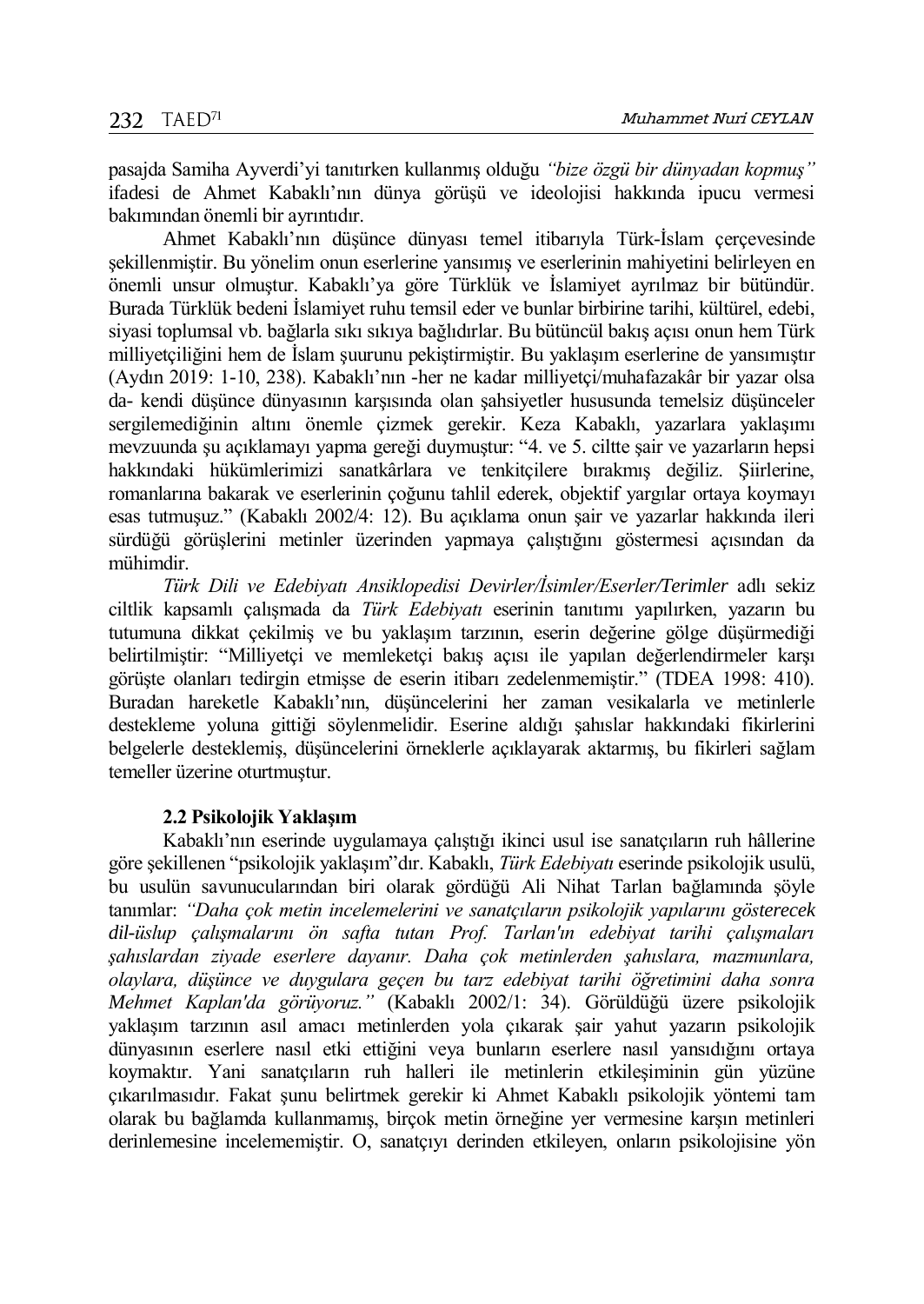veren olayları, durumları vs. sıralamış ve bu çerçevede şahısların hâlet-i rûhiyelerini en iyi şekilde yansıtacağını düşündüğü örnek metinlere yer vermiştir.

Kabaklı'ya göre edebiyat tarihlerinin en temel malzemelerinden biri şair ve yazarların ortaya koydukları eserlerdir. Bu eserleri şekillendiren noktalar ise o şahsiyetlerin düşünce dünyaları, yaşam öyküleri ve devrin sosyo-kültürel yapısıdır. Bu minval üzere şair ve yazarları tanıtırken genelde "kişiliği" ve "fikirleri" başlıklarını açmış ve onların yaşam öykülerine ve iç dünyalarını şekillendiren vakalara ışık tutmuştur. Bu faktörlere özellikle değinerek eserlerin oluşumundaki psikolojik etkenleri aktarmaya çalışmıştır. Dikkat edilecek olursa Ahmet Kabaklı metinlerin derinlemesine incelemesinden yola çıkarak değil, diğer faktörlerden yola çıkarak psikolojik bir zemin oturtmaya çalışmıştır. Örnek olarak aldığı metinleri ise bu düşüncelerin sonucu yahut yansıması olarak görmüştür. Örneğin Abdülhak Hamid incelemesinde Kabaklı, tanıttığı şahsiyetin iç dünyasını şekillendiren faktörleri belirtmek amacıyla şu bilgileri okurlarla paylaşır: *"Hayatını dolduran birçok tesadüfler aileden, meslekten ve türlü çevrelerden gelen etkiler, Hamid'in şahsiyetini meydana getirir… Klasik köklerden sarsıntıdan ileri gelen bu hal onda sonsuz bir yenilik ve değişiklik hırsı doğurmuştur. Çünkü mizacı ve yetişme tarzı dolayısıyla hiçbir disiplin, hiçbir üstat tanımamıştır… Abdülhak Hamid edebiyatımızın düşünen adamıdır. Fizik-ötesi felsefi endişeler, var olmak veya yok olmak meselesi onda olduğu kadar pek az şairimizde görülür."* (Kabaklı 2002/3: 150-154). Yukarıda yer verildiği üzere Kabaklı yazarların düşünce dünyasına etki eden, onların psikolojisini şekillendiren olaylar dizisini aktarmaktan imtina etmemiştir. Fakat bu yaklaşım tarzı bütün şair ve yazarlar için geçerli değildir. Ahmet Kabaklı önem atfettiği ve Türk edebiyatı için mühim bir yer işgal ettiğini düşündüğü yazarlar hususunda bu hassasiyeti sergiler ve bu şahısları ayrıntılı olarak okurlara tanıtır. Ona göre bu dikkatler çok önemlidir. Çünkü aile, meslek, çevre, politika vs. birçok etken sanatçının ruh halini etkilemekte bu da eserlere bariz bir şekilde yansımaktadır. Bu dikkatleri daha ayrıntılı bir şekilde diğer şahsiyetlerde de görmek mümkündür. Örneğin Mehmed Emin Yurdakul incelemesinde Kabaklı, ele aldığı bu şahsiyetin yaşamına sirayet eden önemli gelişmeleri, siyasi, ekonomik durumları okurlarla paylaşmaya gayret gösterir:

*Mehmed Emin Yurdakul, İstanbul'da doğdu. Balıkçı Salih Reis'in oğlu olan şair, ekmeğini denizden çıkaran, çalışkan ve yoksul insanların arasında büyümüştü… 1890'da Mekteb-i Hukuk'u bitirmeden ayrılan Mehmed Emin 1890'dan 1913'e kadar Rüsümat Emaneti Kâtipliğinden başlayarak, Erzurum, Trabzon Rüsümat Nazırlıkları, Erzurum, Sivas, Hicaz valilikleri gibi memurluklarda bulundu… 1907'de, gizli İttihat ve Terakki cemiyetine girerek, Abdülhamid'in muhalifleri arasına katıldı… 1913'te, memleketi bir baskı rejimine sürükleyen İttihatçılara karşı cephe almaya başladı. Memurluktan ayrılarak, Türk Ocağı'nda ve Türk Yurdu dergisinde çalıştı. Kendisini büsbütün şiire ve Türkçülük Ülküsü'ne verdi… İstanbul halkının, vatanımızı işgal edenlere karşı düzenlediği Sultanahmet Mitinginde, unutulmaz bir konuşma yaptı. 1921'de Ankara'ya gidip Milli hükümet safında manevi hizmetlere başladı* (Kabaklı 2002/3: 284-285). Yazar, sanatçılara ve onların eserlerine etki eden tüm faktörleri ortaya koyarak, onlar hakkında daha sağlam ve daha sağlıklı değerlendirmelerde bulunabilmeyi amaç edinmiştir. Fakat sanatçıların ruh hallerini yansıtmayı hedefleyen ve bunu da metinler üzerinden yapmaya gayret gösteren psikolojik bakış açısı, Kabaklı'da farklı bir şekilde kendine yer bulmuştur. O, sanatçıların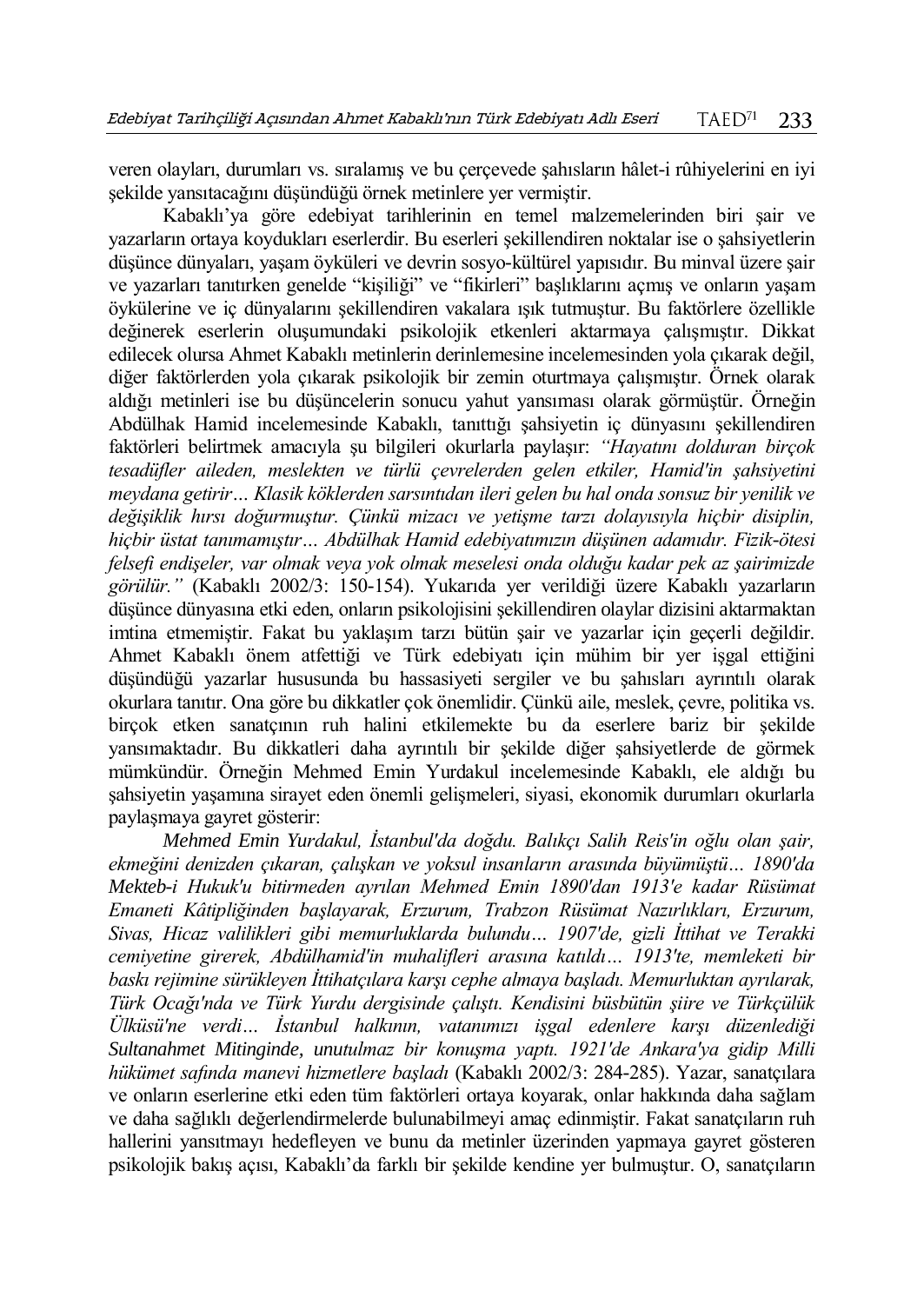düşünce dünyalarını yansıtan en büyük değer olarak metinleri kabul etmiş lakin eserleri derinlemesine inceleyen, metin merkezli bir değerlendirme eğiliminde olmamıştır.

### **2.3 Genetik Yaklaşım**

Ahmet Kabaklı'nın eserinde uyguladığı usullerden bir diğeri ise sanat eserini ve sanatçıyı hazırlamış olan vakayı başlangıçtan alarak bütün hâlinde inceleyen "genetik yaklaşım"dır. Genetik tarzın temel uygulama şekli; Türk kültürü ve tarihi ile ilgili önemli vakalar ve müesseseleri çok yönlü irdelemek, Türk kültür coğrafyasını müşterek kabul edip araştırmaları bu çerçevede şekillendirmek, Türklüğün her yönüyle tekâmülünü bir bütün olarak incelemektir. *Türk Edebiyatı* çalışmasında da bunu görmek mümkündür. Kabaklı, eserinde bu yöntem doğrultusunda ilk önce Türklerin siyasi, dini ve toplumsal yapılarını aktararak bir temel oluşturmaya çalışmıştır. Kabaklı'nın bu yönelimini çalışmasında yer verdiği Türk dünyası şair ve yazarlarında görmek mümkündür. Bu bağlamda Azerbaycan şiirinin önemli şahsiyetleri olan Samed Vurgun, Süleyman Rüstem, Mikail Müşfik, Hüseyin Hüseyinzade, Bahtiyar Vahapzade, Şehriyar vd. tanıtmış, Kırgız edebiyatının ünlü ismi Cengiz Aytmatov'u ve Kırım-Tatar edebiyatının tanınmış ismi Cengiz Dağcı'yı çeşitli yönleriyle aktarmıştır. Kabaklı Türk dünyasından şair, yazar ve eserleri tanıtırken devrin şartlarını göz ardı etmemiştir. Siyasi, ekonomik ve coğrafi şartları da vermeye gayret etmiştir.

Kabaklı'nın *Tarihi, Çevre ve Destanlar* başlığı altında verdiği bilgiler bu yönteme olan yönelimini kısmen göstermesi açısından değerlidir:

*Orta Asya, yüksek dağlar, yaylalar ve geniş bozkırlar ülkesidir. Bu kıt'a denebilecek kadar büyük yurtta Tarım, Seyhun, Ceyhun gibi nehirler bulunmasına rağmen bozkır iklimi hüküm sürer. Bozkır ise, daha çok göçebe kültür ve sanatına elverişlidir… Göçebe cedlerimiz, Asya içerilerinde uzun bir tarih devri geçirmişler, zaman zaman Çin'e, Hind'e akınlarla yerleşip yeni medeniyet terkipleri kurmuşlardır. Büyük bir kısmı ise daha sonra azar azar Batı'ya doğru yayılmışlardır... İktisatta Atlı kültürü ve hayvan yetiştirmeyi; sosyal alanda ise devlet kurma kabiliyetini geliştiren Ural-Altay göçebeleri, büyük nehirler etrafında toplanan (Çin-Hind, Rusya) yerleşik halklara yaptıkları akınlar ile oralarda yüksek medeniyetlerin oluşmasını sağlamışlardır*. (Kabaklı 2002/2: 18-21). Kabaklı tarafından hazırlanan bu çalışma dikkatlice incelendiğinde, onun sadece şair ve yazarları, onların vücuda getirdikleri eserleri konu edinmediği görülür. Tüm bu şahsiyetleri ve onların eserlerini şekillendiren tarihi, ekonomik, siyasi, coğrafi ve kültürel faktörleri incelemiş, bunların devrin sanatçıları üzerinde bıraktığı etkilerinin ve eserlerin oluşumuna katkılarının ne yönde olduğunun altını önemle çizmiştir. Lakin şunu belirtmek gerekir ki Kabaklı, her ne kadar gerek Türk devletlerinin gerekse şair ve yazarların bulunduğu devrin coğrafi, tarihi, ekonomik, siyasi, kültürel vs. gelişim safhalarına yer vermiş olsa da genetik bakış açısının amaçladığı ölçüde bu değerlerin ayrıntılı bir şekilde incelemesine yer vermemiştir.

Ahmet Kabaklı'nın eserini oluştururken kullandığı yöntemler hakkında son olarak belirtilmesi gereken noktalardan biri de metin hassasiyetidir. Onun, eserinde yer verdiği örnek metinler hususunda çok cömert davrandığı hatta bazen örnek metinlerde aşırıya kaçtığı görülür. Örneğin, Yahya Kemal (müellif, Yahya Kemal Beyatlı'yı bu ismiyle tanıtır) hakkında uzun bir inceleme yaptıktan sonra, onun çeşitli türlerde kaleme aldığı eserlerinden birçok örnek metin vermeyi tercih etmiştir: *Kurdun Dişisi ve Yavruları*, *Aşk*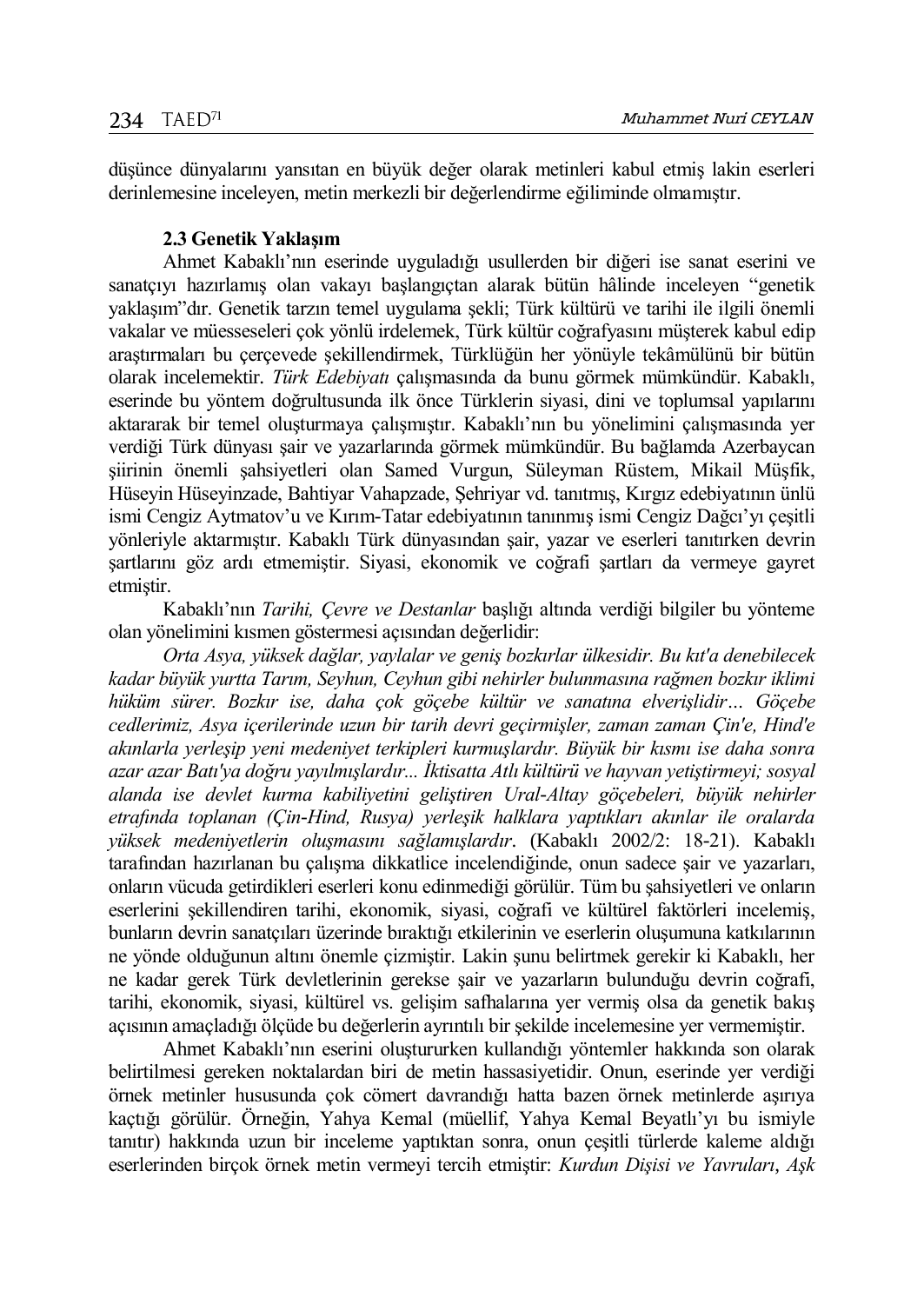*(Lirizm), Topkapı Sarayı'nda Bir Gün, Ezansız Semtler, Süleymaniye'de Bayram Sabahı, Açık Deniz, Itri, Hayal Şehir, Atik-Valde'den İnen Sokakta, Eylül Sonu, Maltepe, Çin Kâsesi, Eski Paris, Rindlerin Hayatı, Rindlerin Ölümü, Ses, Erenköyü'nde Bahar, Endülüs'te Raks, Selimname'den, Rıhlet, İstanbul'u Fetheden Yeniçeri'ye Gazel, Gedik Ahmed Paşa'ya Gazel, Ömür, Rubai, Vehbi*'ye. Edebiyat tarihçilerinin konu edindiği bir şair veya yazardan kaç örnek metin alması gerektiği yahut sınırlamayı neye göre belirlediği edebiyat tarihçiliği açısından tartışılan hususlardan biridir. Kabaklı'nın metin hususundaki bu yönelimi edebiyat tarihleri yazılırken çalışmada hangi eserlere yer verileceği, eserlerden kaçının incelemeye tabi tutulacağı problemini de gün yüzüne çıkarmıştır. Fakat bu çalışmada, her şahsiyet için aynı sayıda örnek metne yer verildiği söylenemez. Müellif bazı şahsiyetleri tanıtırken birkaç örnek metne yer vermiş, bazı şahsiyetlerin tanıtımında ise birçok metin örneği sunmuştur. Buradan hareketle *Türk Edebiyatı* eserinde "örnek metin seçimi" ve "örnek metin sınırlaması" probleminin olduğu ifade edilmelidir. Kabaklı'nın örnek metin seçimi, "metinleri inceleme yöntemi" sorununu da ortaya çıkarmıştır: Çalışmaya alınacak metinler sadece birer örnek olarak mı kalacak yahut örnek metinler sanatsal yönlerini de ortaya çıkaracak bir incelemeye mi tabi tutulacak?

Ahmet Kabaklı, "bir dönemi ve o döneme damga vurmuş bir yazarı yansıtan en önemli unsurlardan biri eserdir" düsturunu benimsemiş ve çalışmasını bu düşünce üzerine bina etmiştir. Fakat Kabaklı'nın metinlere yaklaşımı yukarıda zikredilen, edebiyat tarihi yöntemleri içerisinde yer alan "estetik" yaklaşım tarzından uzaktır. Çünkü bu yöntemde metinlere yer vermek kadar o metinleri derinlemesine yorumlamak ve değerlendirmek de bir o kadar önemlidir. Mehmet Kaplan, edebiyat tarihi yazımında metinlerin önemine değinmiş ve metinler olmadan edebiyat tarihlerinin eksik kalacaklarını belirtmiştir. Kaplan'a göre edebiyat tarihlerinde en önemli parça metinlerdir. Bir edebiyat tarihçisinin en önemli görevi ise metin tahlilidir. Bunun içinde edebiyat tarihçisi büyük bir bilgi birikime sahip olmalı bu doğrultuda metni anlamalı ve yorumlamalıdır. Bu metinlerin yorumu, değerlendirilmesi ve eserlere yaklaşım tarzı araştırmacının ilgi alanına ve bilgi birikimine göre şekillenir (Kaplan 1975: 4-5). Bu yöntemde eserin; estetik, sanatsal, biçim, içerik vs. yönleriyle incelenmesi temel gayedir. Bu hususta Ahmet Hamdi Tanpınar tarafından kaleme alınan *19. Asır Türk Edebiyatı Tarihi* adlı eser, *estetik* yöntemin kullanıldığı en önemli çalışmalardan biri olarak karşımıza çıkar. Tanpınar, eserine örnek olarak aldığı metinleri etraflıca incelemiş, eseri merkeze alarak, okurlarını aydınlatma yoluna gitmiştir. Örneğin Tanpınar'ın, Namık Kemal tarafından kaleme alınan *Zavallı Çocuk* piyesini incelerken, estetik metot bağlamında eserin derinliklerine indiğini görmek mümkündür:

*Piyesin asıl mevzuunu on dokuzuncu asrın en moda mevzularından biri olan ana babanın çocuklarını kendi menfaatlerini düşünerek evlendirmelerinin felaketle neticelendiği davası yapar… Bu basit vaka oldukça düzgün bir dille fakat hiçbir geliştirmeye imkân vermeyen bir çerçeve içinde yazılmıştır. Ne Şefika'nın ne Ata'nın ne anne ve babasının vaka dışında bir hayatları olduğunu tasavvur güçtür. Şahıslar davanın ispatı için yaratılmışlardır… Piyesin baş tarafında oldukça uzun süren ilanı aşk perdesi muharrirde bir aşk rüyası canlandırmak arzusu bulunduğunu da gösterir. Bu eserin edebiyatımızda ve bütün hayatımızda devam edip giden neticeleriyle karşılaştığımız hissi edebiyata yol açtığını bir daha tekrarlıyorum* (Tanpınar 1988: 382-383). Yukarıda alınan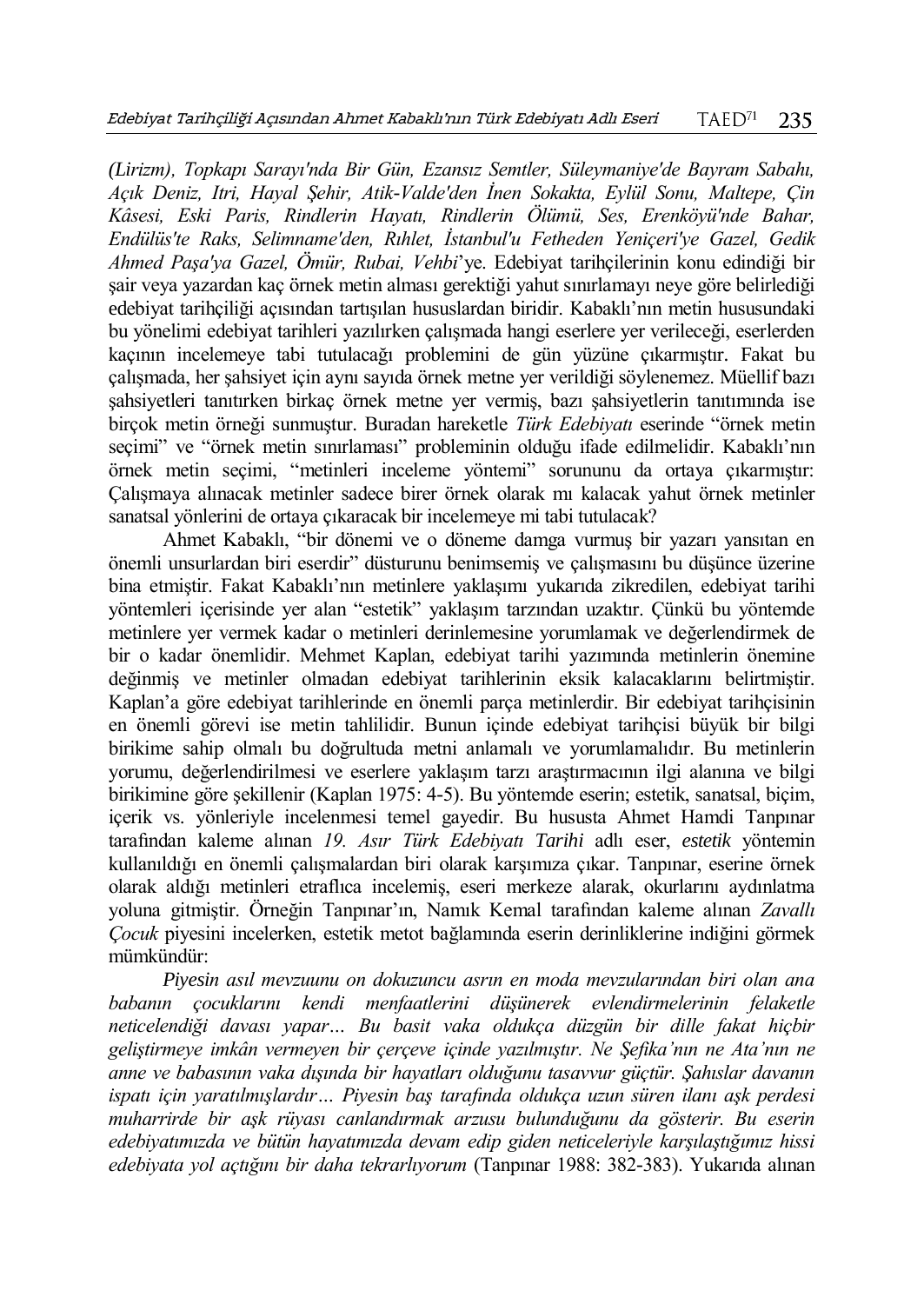kısa pasajda görüldüğü üzere Tanpınar, okurları metin üzerinden aydınlatma yoluna gitmiş ve incelemesini bu minval üzere yapmıştır. Buna karşın Kabaklı'nın *Türk Edebiyatı* çalışmasında, -her ne kadar birçok örnek metne yer vermiş olsa da- metinlerin derinlemesine incelendiğini görmek güçtür. Kabaklı, merkeze metinlerin estetik yönleri yerine tarihi dönemleri, şahısları, siyasi ve edebi yönelimleri koymuş, çalışmasını bu minval üzere şekillendirmiştir.

*Türk Edebiyatı* eserinde vurgulanması gereken mevzulardan biri de yazarın bu çalışmaya aldığı şahsiyetler ve eserleri inceleme hususunda takındığı ölçüdür. Örneğin; Namık Kemal için Kişiliği, Fikirleri, Gelişme Fikri, Yurtseverlik, Hürriyet, Meşrutiyet, Siyasi Bağımsızlık, Osmanlıcılık, İslamcılık, İktisadi, Maarif, Yazdığı Türler, Tenkitleri, Şiirleri, Biyografileri, Tarihleri, Romanları, Tiyatro Eserleri başlıklarını açmış olan yazar, bu mevzuları etraflıca incelemiştir. Buna karşın örneğin Ali Suavi'yi sadece hayatı ve eserleri bağlamında değerlendirmiştir. Kabaklı, bu hususta yaptığı tercihlerin nedenini şu sözlerle aktarır: *"Biz bu kitaplarda daha çok öncüleri, akım başlarını, yenilik getirenleri ve kalıcılık gücü olanları vurguladık. Özel başlık altında incelenmeyen kişileri de mensup oldukları akımlar içinde, bazen isimleri, bazen yaptıkları ile andık."* (Kabaklı 2002/5: 9- 10). Buradan hareketle devrin mühim şahsiyetlerinin edebiyat tarihçiliği açısından önem arz ettiği ve bu minval üzere incelendiği, önemli şahsiyetlerin gölgesinde kalan simaların ise sadece hayatı ve eserleri bağlamında değerlendirmeye tabi tutulduğu eserdeki altı çizilmesi gereken hususlardan biridir. Kabaklı' nın eserinde karşılaştığımız bu uygulama edebiyat tarihçiliği açısından önemli bir hassasiyeti; hangi şahsiyetlerin nasıl ve hangi yönleriyle ele alınacağı sorununu da gün yüzüne çıkarmaktadır. Bununla birlikte *Türk Edebiyatı* eserine alınan, yaşadıkları döneme damga vurmuş sanatçıların değerlendirilmesinde de kısmen bir ölçüsüzlük olduğu belirtilmelidir. Onun, bu yaklaşımı *Türk Dili ve Edebiyatı Ansiklopedisi Devirler/ İsimler/ Eserler/ Terimler* adlı ansiklopedik çalışmada da vurgulanmıştır: *"Eserine aldığı sanatçılarda çok tutunmuş, sanat çevrelerini etkilemiş ve bir çizginin üstünde kalabilmiş olma özelliğini arar, lakin bu arayışında isabetli davranmadığı yolunda tenkitler almıştır."* (TDEA 1998: 410). Ahmet Kabaklı, örneğin M. Akif Ersoy'a yaklaşık kırk sayfa kadar yer ayırmıştır. Buna karşın Sabahattin Ali ve eserlerinin on iki sayfa, Rıfat Ilgaz'ın hayatı ve eserlerinin üç sayfa, Necip Fazıl'ın hayatı ve eserlerinin incelemesi ise on sekiz sayfa ile sınırlı kalmıştır. Kabaklı' nın hangi etkenlere göre bu tercihi yaptığı ve sınırlamayı neye göre belirlediği edebiyat tarihçiliği açısından önemli bir tartışma konusudur.

Kabaklı'nın bu çalışmasında en büyük eksiklik olarak ifade edilmesi gereken husus ise Türk dili tarihidir. Ahmet Kabaklı her ne kadar eserine *Türk Edebiyatı* ismini layık görmüş ve çalışmasını "edebiyat" mevzuları üzerine inşa etmiş olsa da yer yer "dil" hususuna da değinmiştir. Fakat dil mevzusu oldukça sığ kalmıştır. Bu yönelim eserde bütünlük sorunsalına işaret etmektedir. Çünkü dil ve edebiyat bir bütünlük arz eder, dil hakkında bilgiler aktarılmadan edebiyat hususunda verilecek bilgiler eksik kalacaktır. Yazar Türk edebiyatını hemen hemen her yönüyle incelemiş fakat Türk dili tarihine neredeyse hiç yer vermemiştir. Kabaklı'nın bu husustaki dikkati ikinci ciltte Göktürkler ve Uygurların dil ve alfabeleri hakkında verdiği muhtasar bilgilerle sınırlı kalmıştır. Bu durum edebiyat tarihçiliği açısından göz ardı edilemez bir eksiklik olarak karşımıza çıkmaktadır.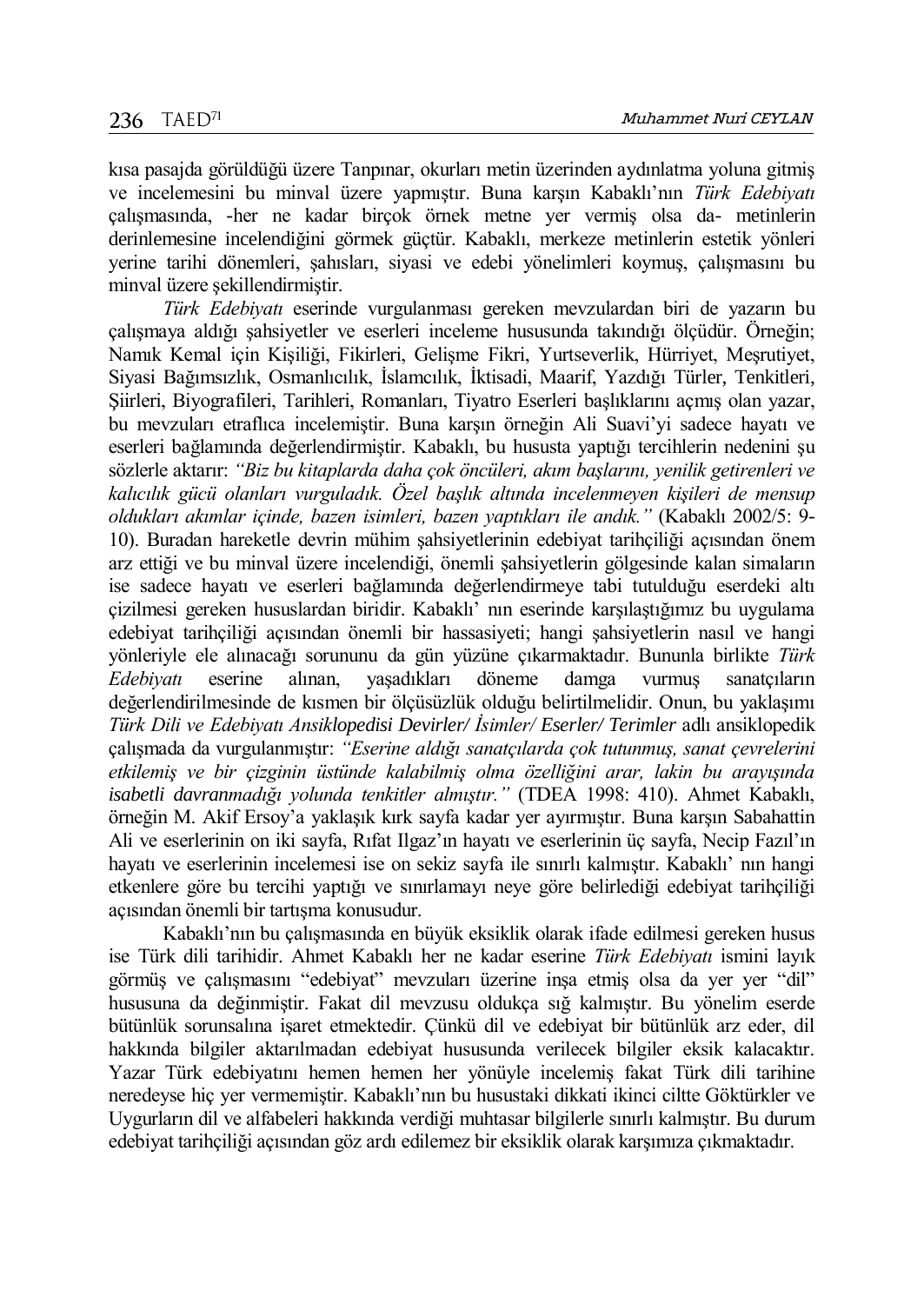## **Sonuç**

**1.** *Türk Edebiyatı* adlı bu çalışmada, tezkire veya antolojiler gibi sadece şair/yazar ya da eserler hakkında bilgiler aktarılmamış, ayrıntılı inceleme ve tetkiklere de yer verilmiştir. Kabaklı, edebiyat tarihçiliği açısından önemli bir meşguliyete imza atarak çok kapsamlı, bir o kadar da kıymetli değerlendirmelerde bulunmuştur.

**2.** Yazar edebiyat tarihini sadece kültür tarihi olarak addetmenin yanlış olduğunun altını çizmiş, bu alanda verilen eserlerin din, felsefe, ahlak, sanat tarihinin konularını da kapsayacak bir içeriğe sahip olduğunu belirtmiştir. Bu doğrultuda topluma mal olmuş şair, yazar, kültür kahramanları ve bunların ortaya koyduğu eserler hakkında teferruatlı bilgi edinerek, bu bilgilerin tasnifini ve değerlendirmesini çalışmasına taşımıştır. Eser, bu düşünceler etrafında şekillenmiş ve incelemeler bu minval üzere yapılmıştır.

**3.** Beş ciltten müteşekkil bu çalışma, Türk edebiyatı hakkında bilgi sahibi olmak isteyenler için anlaşılır ve sade bir dille yazılmıştır. Gerekli yerlerde çeşitli açıklamalar yapılarak eserin tüm kesimler tarafından okunması yahut anlaşılması desteklenmiştir.

**4.** Ahmet Kabaklı bu çalışmada genel itibarıyla üç farklı usul benimsemiş ve eserini bu usullere göre bina etmiştir. Bunlar: Tarihçi yaklaşım, psikolojik yaklaşım ve genetik yaklaşımdır. Bu yönelimler, edebiyat tarihi oluşturmada ne kadar farklı yöntem ve tarzların uygulandığını göstermesi açısından mühimdir.

**5.** Yapılan değerlendirmelerde dil ve edebiyat tarihi oluşturmak için dönemin dil özelliklerinin, tarihi gelişiminin, siyasi, ekonomik, estetik ve kültürel değerlerin öğrenilmesinin ve farklı disiplinlerle ortak çalışmaların icra edilmesinin elzem olduğu görülmüştür.

**6.** Şair ve yazarların düşünce dünyasını şekillendiren etkenlere özellikle yer verilmiş sanatçılar ve eserler bu yöntemle tanıtılmaya çalışılmıştır.

**7.** *Türk Edebiyat* eserinde yazar kendi düşünce dünyasından bağımsız değerlendirmeler yapamamış, milliyetçi-muhafazakâr bakış açısı şair/yazar ve eser incelemelerine yansımıştır.

**8.** Yazar tarafından ortaya atılan düşünceler metinlerle desteklenmiş ve değerlendirmeler böylelikle temellendirilmiştir. Fakat Kabaklı metin hassasiyeti hususunda ölçüsüz davranmış; bazı şair ve yazarlar özelinde eserine gereğinden fazla metin almıştır. Bu durum eserin hacmini artırdığı gibi çalışmanın mahiyetini de değiştirmiştir.

**9.** Esere alınan şair ve yazarlar genelde döneme damga vurmuş, toplum hafızasında önemli bir yer etmiş ve Türk edebiyatı için önem arz eden şahsiyetlerden seçilmiştir. Fakat Kabaklı, *Türk Edebiyatı* eserinde şahısların hangi yönleriyle ele alınması ve tanıtılması gerektiği hususunda belirli bir dengeyi sağlayamamıştır.

**10.**Kabaklı her ne kadar eserin ismi ve içeriği hakkında bir bütünlük sağlamaya gayret göstermişse de Türk dili ve edebiyatı tarihinin bütünlük teşkil ettiği gerçeğini göz ardı etmiştir. Çalışmada teferruatlı bir dil tarihi incelemesine yer verilmemiş, dil tarihi hassasiyeti Göktürkler ve Uygurlar dönemiyle sınırlı kalmıştır. Türk Edebiyatı eseri bu yönüyle eksik bir çalışmadır.

**11.**Eser, Türklerin tarihi, sosyal, ekonomik, kültürel, siyasal gelişmeleri hakkında kıymetli bilgiler içermektedir. Bu bağlamda Türk edebiyatının devirlerine, çok yönlü bir bakış açısıyla ayna tutan kapsamlı bir eser olma özelliğine sahiptir.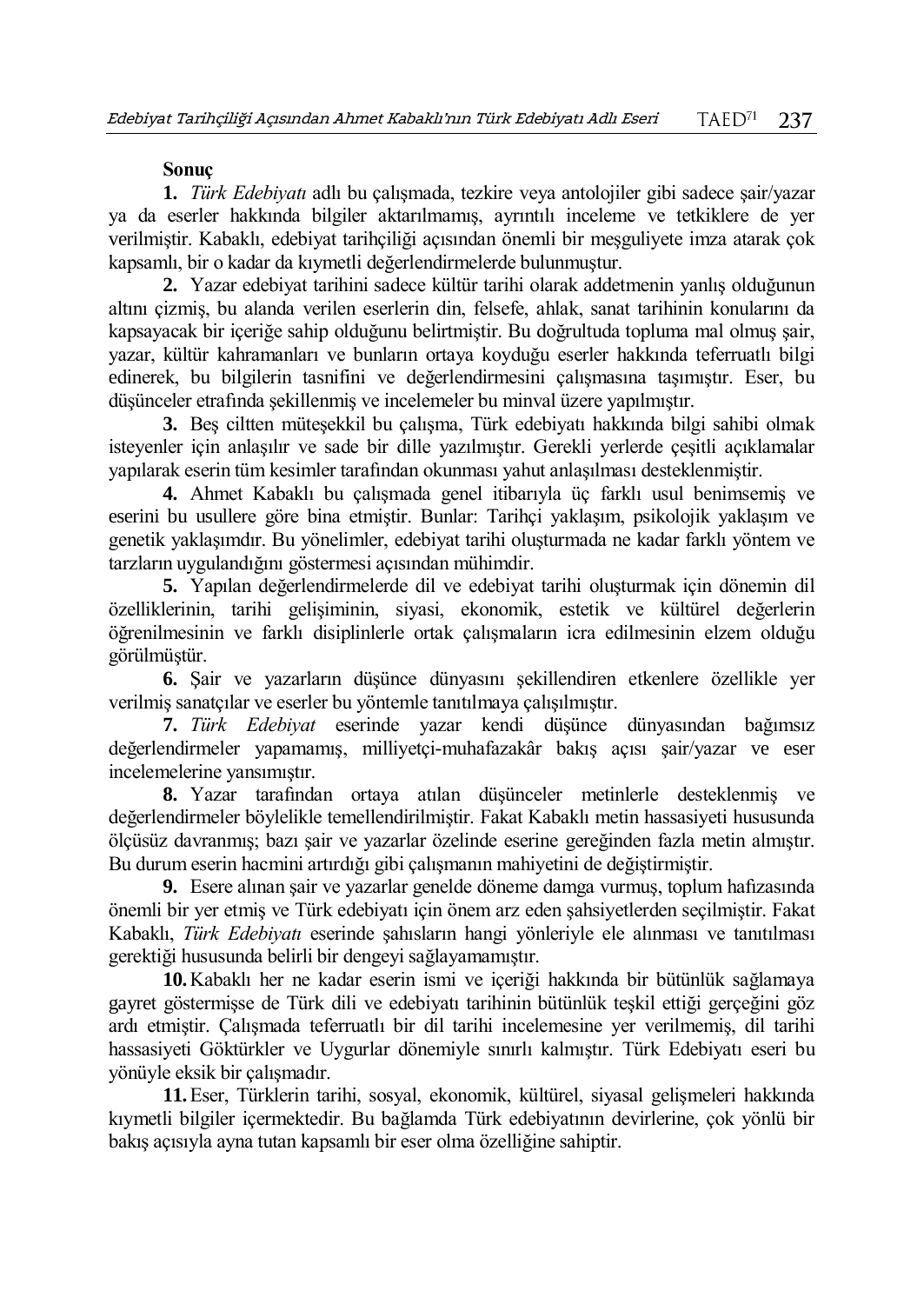**12.**Kabaklı*, Türk Edebiyatı* eserinde tür ve şekil bilgisi hakkında çeşitli yanlış değerlendirmelerde bulunmuştur. Bu durum, yanlış tasniflere sebebiyet vermiş ve eserde bir kavram kargaşası yaratmıştır. Ayrıca bu hatalı tasnifler bazı konuların (türler vs.) aktarılmasında eksiklik meydana getirmiştir.

**13.**Çalışmada okurlara yol gösterici mahiyette bibliyografyalar verilmiş olması eseri değerli kılan hususlardan biridir. Bu yöntem, belirtilen konu hakkında okurların kapsamlı bilgiler edinebilmesine ön ayak oluşturmuştur.

**14.**Ahmet Kabaklı çalışmasında devirler/ dönemler hakkında tarihi bilgileri gerektiği ölçüde aktararak eserin bir tarih kitabı olmasının önüne geçmiştir. Böylece aktarılan tarihi bilgiler eserin mahiyetine gölge düşürmemiş ve çalışmanın asli gayesine hizmet etmiştir.

**15.**Çalışmada şair/yazar, eser ve dönemlerin kronolojik olarak incelenmesi, Türk edebiyatının gelişim safhalarını ön plana çıkarması açısından mühimdir.

Bu alanda ortaya konan çalışmaların yukarıda belirtilen yönleriyle eksik yahut tartışmaya açık olması onları değersizleştirmediği özellikle belirtilmelidir. Çünkü dil ve edebiyat tarihleri oluşturmak uzun ve bir o kadar da meşakkatli meşguliyetlerdir. Buradan hareketle ortaya konan her eserin, bir milletin dil ve edebiyat tarihini oluşturmada büyük bir önemi haiz olduğu yadsınamaz bir gerçektir. Yazılan her eser bu mevzuda bir eksikliği kapatacak ve gelecek kuşaklara birer vesika bırakılmış olacaktır. Kısaca ifade etmek gerekirse dil ve edebiyat tarihleri bir milletin benliği olarak görülebilir. Yöntemi, usulü, yaklaşım tarzı ne olursa olsun edebiyat ve dil tarihleri oluşturmak her milletin asli görevi olmalı, bu konuda toplumsal bir bilinç oluşturulmalıdır. Tüm bunların ışığında Ahmet Kabaklı tarafından kaleme alınan *Türk Edebiyatı* başlıklı beş ciltlik bu eser, Türk edebiyatı tarihi açısından son derece mühim ve ilgililer için önemli bir başvuru kaynağı olacaktır.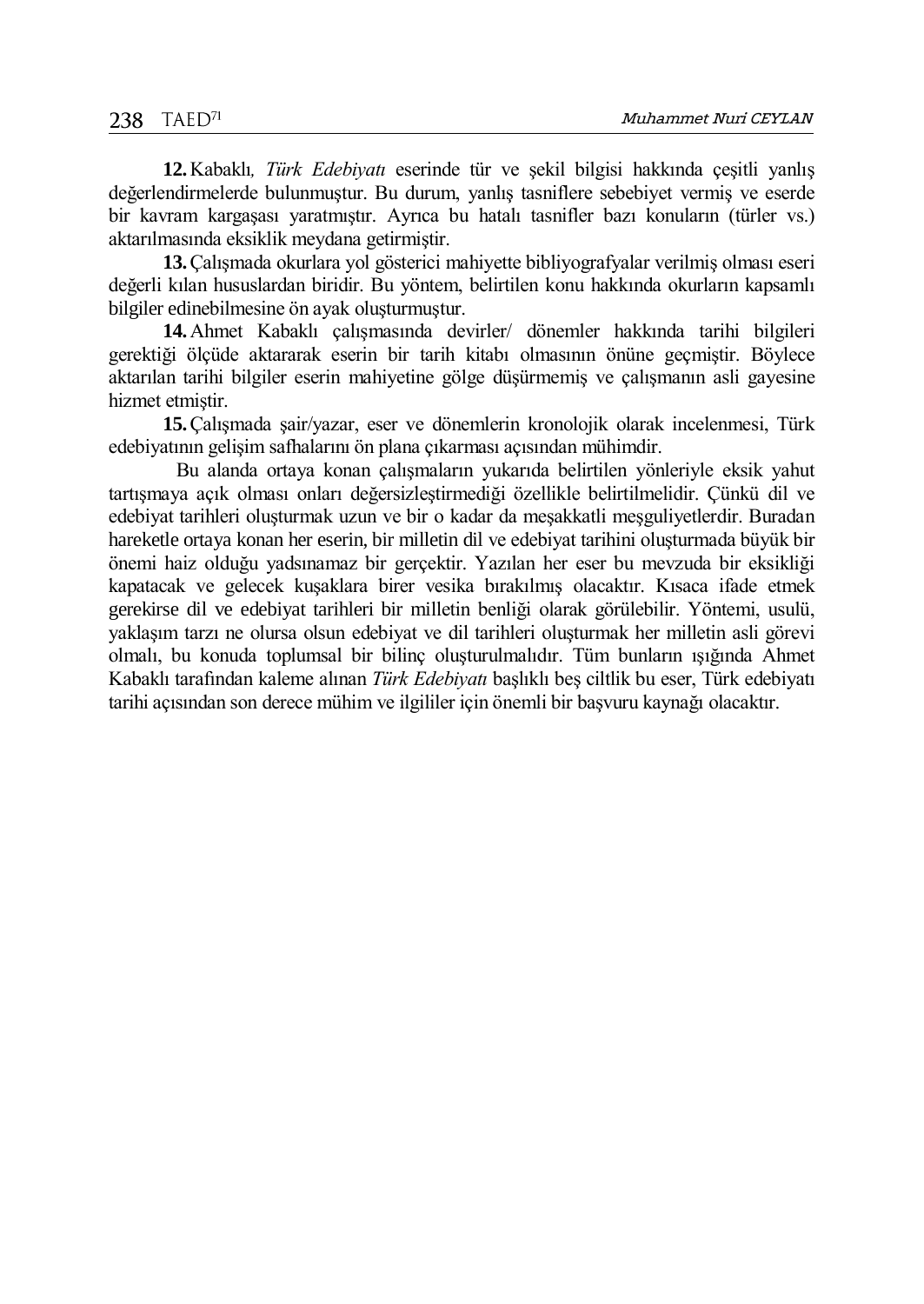### **Kaynaklar**

Akar, Ali (2010*). Türk Dili Tarihi* (4. bs.), İstanbul: Ötüken Neşriyat.

- Akün, Ömer Faruk (2006). "Bir Türk Edebiyatı Tarihi Yazmak Mümkün müdür?" *TÜBAR*-XIX-Bahar, 107-116.
- Aydın, Ferit (2019). *Ahmet Kabaklı'nın Türk Edebiyatı Hakkındaki Eserleri Üzerine Bir İnceleme*. Çankırı: Çankırı Karatekin Üniversitesi\Yüksek Lisans tezi
- Ayvazoğlu, Beşir (2006). "Ahmet Kabaklı". *Türkiyat Araştırmaları Literatür Dergisi*. 4 (8), 549-558
- Çetişli, İsmail (2011). *Edebiyat Sanatı ve Bilimi*, Ankara: Akçağ Yay.
- Çetin, Nurullah (2012). *Tanzimat'tan Cumhuriyet'e Kadar Bizde Türk Edebiyatı Tarihleri.*  Ankara: Akçağ Yayınları.
- Dağ, Mustafa (2012). *Ahmet Kabaklı'nın Edebiyat Tarihçiliği*. Ankara: Gazi Üniversitesi\ Yüksek Lisans Tezi.
- Emil, Birol (2001). "Ahmet Kabaklı", *Türk Edebiyatı Dergisi/Ahmet Kabaklı Özel Sayısı,* 329-330, 17-21.
- İnan, Abdülkadir (1961). *Kur'ân-ı Kerîm'in Türkçe Tercümeleri Üzerinde Bir İnceleme*. Ankara: DİB Yayınları.
- Kabaklı, Ahmet (2002/1). *Türk Edebiyatı*. (10. bs.). İstanbul: Türk Edebiyatı Vakfı Yayınları.
- Kabaklı, Ahmet (2002/2). *Türk Edebiyatı*. (10. bs.). İstanbul: Türk Edebiyatı Vakfı Yayınları.
- Kabaklı, Ahmet (2002/3). *Türk Edebiyatı*. (10. bs.). İstanbul: Türk Edebiyatı Vakfı Yayınları.
- Kabaklı, Ahmet (2002/4). *Türk Edebiyatı*. (10. bs.). İstanbul: Türk Edebiyatı Vakfı Yayınları.
- Kabaklı, Ahmet (2002/5). *Türk Edebiyatı*. (10. bs.). İstanbul: Türk Edebiyatı Vakfı Yayınları.
- Kaplan, Mehmet (1975). "Bir Türk Edebiyatı Tarihi Yazabilmek İçin", *Hisar,* 15 (143). 3-5.
- Kılıç, Filiz (2007) "Edebiyat Tarihimizin Vazgeçilmez Kaynakları: Şair Tezkireleri". *Türkiye Araştırmaları Literatür Dergisi.* 5 (10), 543-564.
- Kocakaplan, İsa (2019). *Kabaklı Hoca.* İstanbul: Türk Edebiyatı Vakfı Yayınları.
- Kocatürk, Vasfi Mahir (1970). *Türk Edebiyatı Tarihi*, Ankara: Edebiyat Yayınevi.
- Köprülü, Mehmet Fuad (1980). *Türk Edebiyatı Tarihi*. (2. bs.). İstanbul: Ötüken Neşriyat.
- Köprülü, Mehmet Fuad (2012). *Edebiyat Araştırmaları-1* (5. bs.). Ankara: Akçağ Yayınları.
- Lanson, Gustave (2017). *Edebiyat Tarihinde Usûl -Edebî Metin ve İnsan* (Çev. Yusuf Şerif Kılıçel). İstanbul: Büyüyenay Yayınları.
- Levend, Agâh Sırrı. (2015). *Türk Edebiyatı Tarihi,* (2. bs.), İstanbul: Dergâh Yayınları.
- Metin, Ali K (2008). "Türk Edebiyatı Tarihi'ne Hariçten Bir Derkenar", *Hece Dergisi*, 12 (135), 105-113.
- Okay, M. Orhan (2006). "Abdülhalim Memduh'tan Ahmet Hamdi Tanpınar'a Edebiyat Tarihlerinde Yenileşmenin Sınırları", *Türkiye Araştırmaları Literatür Dergisi*, 4, (8), 9-21.
- Okay, M. Orhan (1994). "Edebiyat Tarihi", *İslam Ansiklopedisi*, c.10, s.403-405.
- Önal, Mehmet (2007) "Yeni Türk Edebiyatı" Teriminin Tanımı İçin Bazı Ölçütler", *Türkbilig*, 13, s. 85-114.
- Önal, Mehmet (2010). *En Uzun Asrın Edebiyatına Teorik Bir Yaklaşım*-1 (4. bs.). Ankara: Akçağ Yay.
- Sağlık, Şaban (2008) "Edebiyat Tarihi Edebiyat Ansiklopedisi Edebiyat Antolojisi: Ahmet Kabaklı'nın Türk Edebiyatı", *Hece*, 135, Mart, 101.